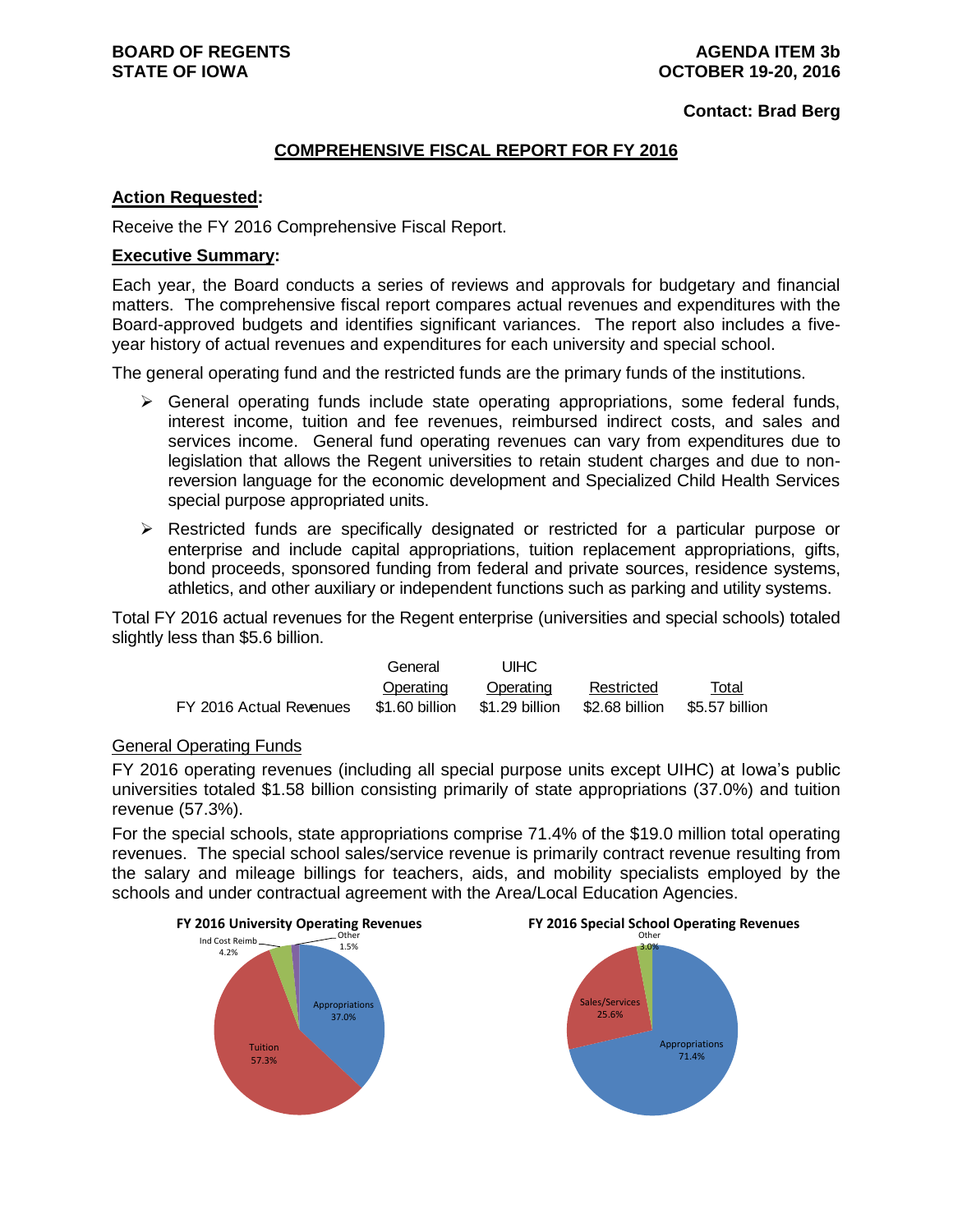## **BOARD OF REGENTS AGENUS AGENDA ITEM 3b STATE OF IOWA PAGE 2**

The following table compares the total FY 2016 operating budgets (excluding UIHC) as approved by the Board in August 2015 to actual revenues and expenditures. Budget-to-actual comparisons for each of Iowa's public universities and special schools are contained in the attachments. Note: The comparison for the UIHC units is provided in Attachment A beginning on page 6.

|                                  | <b>General Operating Fund - All Institutions</b> |                     |                 |               |
|----------------------------------|--------------------------------------------------|---------------------|-----------------|---------------|
|                                  | FY 2016 (excludes UIHC units)                    |                     |                 |               |
|                                  | <b>Board Approved</b>                            |                     | Variance        | $%$ of        |
|                                  | <b>Budget</b>                                    | <b>Actual</b>       | Over/(Under)    | <b>Budget</b> |
| <b>REVENUES</b>                  |                                                  |                     |                 |               |
| <b>APPROPRIATIONS</b>            |                                                  |                     |                 |               |
| General                          | \$<br>598,425,352                                | \$<br>598,425,352   | \$              | 100.0%        |
| <b>RESOURCES</b>                 |                                                  |                     |                 |               |
| <b>Federal Support</b>           | 15,852,995                                       | 15,785,149          | (67, 846)       | 99.6%         |
| <b>Interest</b>                  | 5,331,495                                        | 3,720,968           | (1,610,527)     | 69.8%         |
| <b>Tuition and Fees</b>          | 903,808,517                                      | 907,161,811         | 3,353,294       | 100.4%        |
| <b>Reimbursed Indirect Costs</b> | 59,822,031                                       | 66,279,151          | 6,457,120       | 110.8%        |
| Sales and Services               | 8,074,558                                        | 8,072,075           | (2,483)         | 100.0%        |
| Other Income                     | 1,656,050                                        | 2,118,037           | 461,987         | 127.9%        |
| <b>TOTAL REVENUES</b>            | \$<br>1,592,970,998                              | \$<br>1,601,562,543 | \$<br>8,591,545 | 100.5%        |
| <b>EXPENDITURES</b>              |                                                  |                     |                 |               |
| <b>Salaries</b>                  | \$<br>1,081,690,033                              | \$<br>1,081,768,523 | \$<br>78,490    | 100.0%        |
| Prof. /Scientific Supplies       | 130,306,953                                      | 123,186,222         | (7, 120, 731)   | 94.5%         |
| <b>Library Acquisitions</b>      | 32,842,663                                       | 33,025,007          | 182,344         | 100.6%        |
| Rentals                          | 9,524,687                                        | 8,639,473           | (885, 214)      | 90.7%         |
| <b>Utilities</b>                 | 72,162,705                                       | 74,491,608          | 2,328,903       | 103.2%        |
| <b>Building Repairs</b>          | 44,599,741                                       | 48,214,628          | 3,614,887       | 108.1%        |
| Auditor of State                 | 1,614,000                                        | 1,705,154           | 91,154          | 105.6%        |
| Equipment                        | 11,729,909                                       | 11,402,156          | (327, 753)      | 97.2%         |
| Aid to Individuals               | 208,500,307                                      | 218,804,451         | 10,304,144      | 104.9%        |
| <b>TOTAL EXPENDITURES</b>        | \$<br>1,592,970,998                              | \$<br>1,601,237,222 | \$<br>8,266,224 | 100.5%        |

General operating fund revenues totaled \$1.6 billion and were slighter higher (0.5%) than the budget. Actual tuition revenues and indirect cost reimbursements exceeded the budget and were partially offset by lower than projected interest earnings.

Reflective of the service nature of Iowa's public universities and special schools, salary-related expenses comprised 68% of the operating budgets. Professional/Scientific supplies and service costs were collectively under budget and were redistributed to address needs in other areas such as financial aid and building repairs.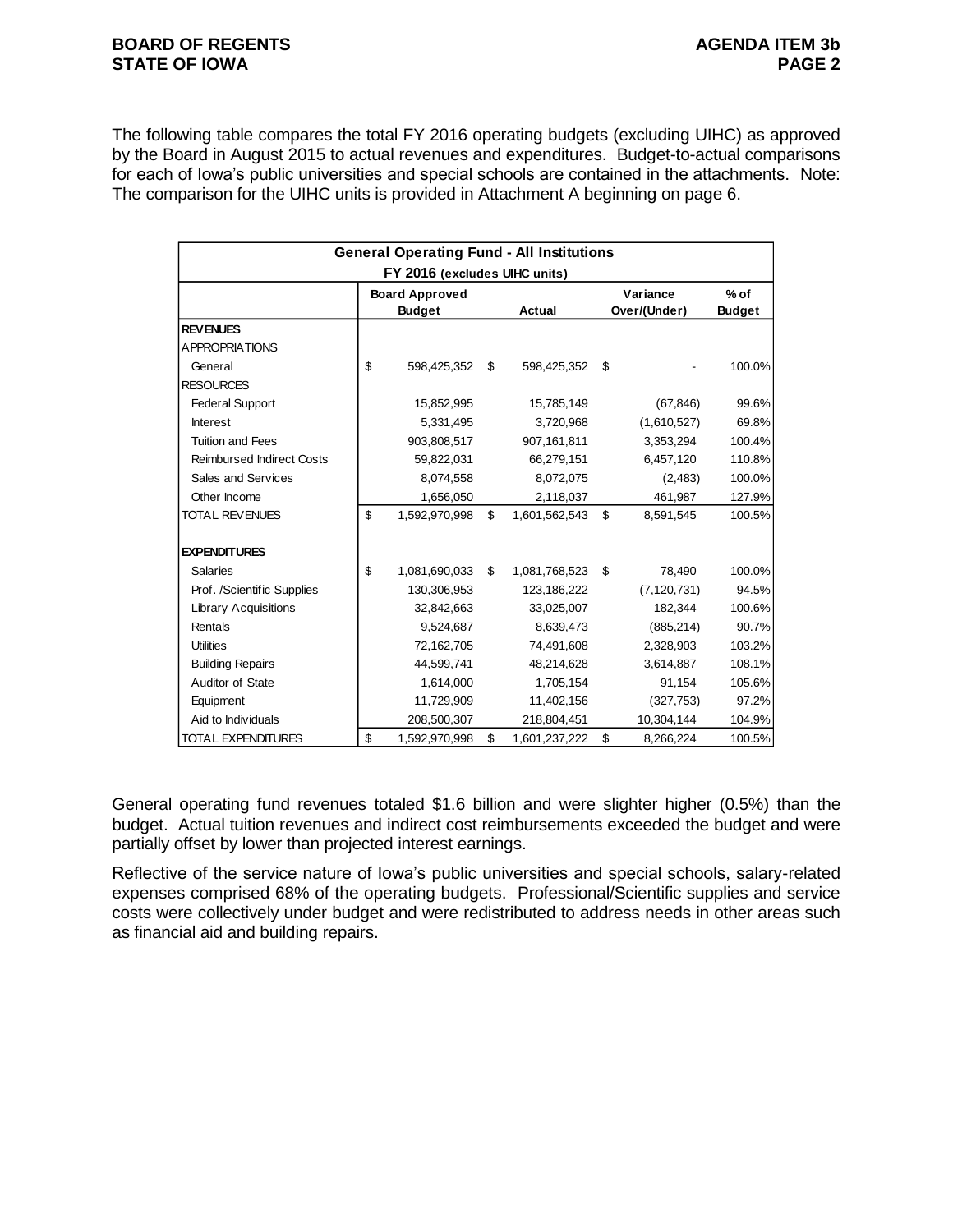## **BOARD OF REGENTS AGENUM AGENDA ITEM 3b STATE OF IOWA PAGE 3**

The following table provides a five-year revenue and expense history of all operating units (excluding UIHC) for Iowa's public universities and special schools. Enrollment during the period has grown from 73,948 in Fall 2011 to 80,132 in Fall 2015. Tuition revenue generated from enrollments has outpaced the increase in state appropriations. While state funding has partially recovered since FY 2012, it remains significantly less than the \$674.3 million appropriated for FY 2009. A five-year history specific to each of Iowa's public universities and special schools is contained in the attachments.

|                                  |                   | <b>General Operating Fund - All Institutions</b> |                   |                     |                     |
|----------------------------------|-------------------|--------------------------------------------------|-------------------|---------------------|---------------------|
|                                  |                   | FY 2012 - FY 2016 (excludes UIHC Units)          |                   |                     |                     |
|                                  | FY 2012           | FY 2013                                          | FY 2014           | FY 2015             | FY 2016             |
| <b>REVENUES</b>                  |                   |                                                  |                   |                     |                     |
| <b>A PPROPRIA TIONS</b>          |                   |                                                  |                   |                     |                     |
| General                          | \$<br>525,888,871 | \$<br>549,036,739                                | \$<br>575,095,698 | \$<br>591,840,913   | \$<br>598,343,303   |
| Supplemental One-Time            |                   |                                                  | 6,000,000         | 4,000,000           |                     |
| Other                            | 82,049            | 82,049                                           | 82,049            | 82,049              | 82,049              |
| <b>RESOURCES</b>                 |                   |                                                  |                   |                     |                     |
| <b>Federal Support</b>           | 14,165,837        | 14,118,495                                       | 13,391,944        | 14,867,223          | 15,785,149          |
| <b>Interest</b>                  | 2,514,957         | 3,165,900                                        | 5,219,524         | 4,505,785           | 3,720,968           |
| <b>Tuition and Fees</b>          | 741,563,393       | 785,554,665                                      | 843,119,597       | 880,246,028         | 907,161,811         |
| <b>Reimbursed Indirect Costs</b> | 70,167,952        | 66,972,371                                       | 63,870,328        | 62,811,626          | 66,279,151          |
| Sales and Services               | 6,946,095         | 7,548,418                                        | 7,894,000         | 8,204,336           | 8,072,075           |
| Other Income                     | 1,603,784         | 1,692,544                                        | 1,628,040         | 1,801,398           | 2,118,037           |
| <b>TOTAL REVENUES</b>            | \$1,362,932,938   | \$1,428,171,181                                  | \$1,516,301,180   | \$<br>1,568,359,358 | \$<br>1,601,562,543 |
| <b>EXPENDITURES</b>              |                   |                                                  |                   |                     |                     |
| Salaries                         | \$<br>944,918,564 | \$<br>987,446,413                                | \$1,022,765,936   | 1,065,031,459<br>\$ | \$<br>1,081,768,523 |
| Prof. /Scientific Supplies       | 89,619,796        | 106,217,787                                      | 119,311,697       | 129,060,326         | 123,186,222         |
| <b>Library Acquisitions</b>      | 29,320,034        | 30,891,174                                       | 30,267,188        | 31,040,642          | 33,025,007          |
| Rentals                          | 6,480,022         | 7,407,737                                        | 6,958,798         | 8,200,921           | 8,639,473           |
| <b>Utilities</b>                 | 67,409,051        | 67,884,700                                       | 70,460,263        | 72,347,659          | 74,491,608          |
| <b>Building Repairs</b>          | 45,792,429        | 50,646,577                                       | 61,517,622        | 50,191,747          | 48,214,628          |
| Auditor of State                 | 1,290,169         | 1,389,067                                        | 1,316,864         | 1,343,930           | 1,705,154           |
| Equipment                        | 15,271,720        | 8,074,838                                        | 10,886,001        | 13,327,758          | 11,402,156          |
| Aid to Individuals               | 166,174,791       | 175,417,842                                      | 189,318,251       | 201,497,071         | 218,804,451         |
| TOTAL EXPENDITURES               | \$1,366,276,576   | 1,435,376,135<br>\$                              | \$1,512,802,620   | \$<br>1,572,041,513 | \$<br>1,601,237,222 |

# Restricted

The athletic and residence system budgets are part of the restricted fund budgets. Information comparing athletic and residence system budget to actuals and five-year historical data for each university is provided in the attachments.

The revenues and expenditures of the other restricted funds are greatly affected by external forces. Capital appropriation revenues reflect the draw downs of funds from current and prior fiscal year appropriations, while the budgets reflect the fiscal year state appropriations. Federal support, nonfederal gifts, grants, contracts and indirect cost reimbursements are difficult to project due to the uncertainty, volatility and timing of these awards. Other revenue is greatly affected by the timing and amounts of bond issues. Expenditures are also difficult to project and fluctuate greatly due to the timing of construction projects and other expenditures that directly correlate with revenue fluctuations. For these reasons, annual composite budget to actual comparison details for the restricted funds are not provided in this report but are available in the Board Office.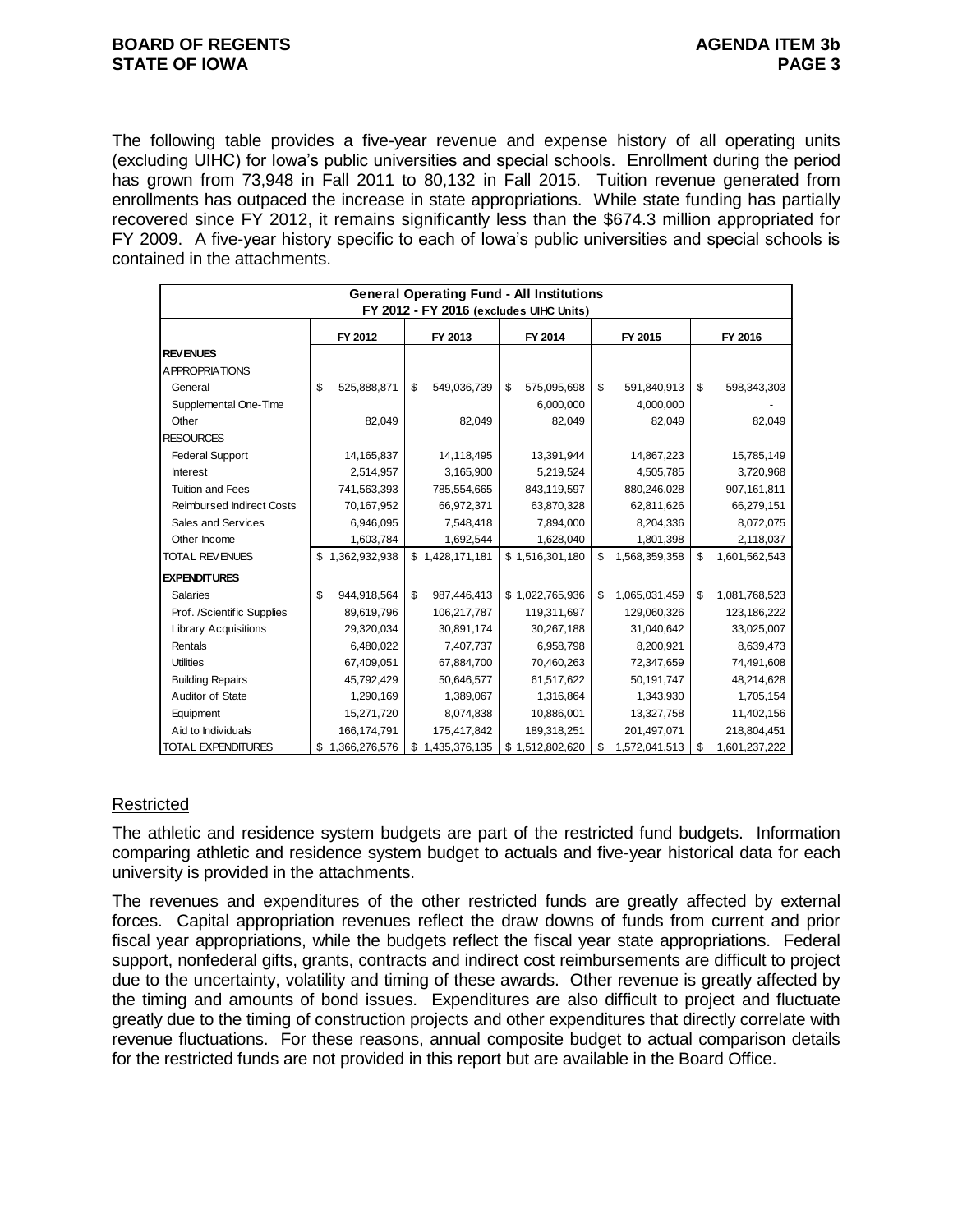# **BOARD OF REGENTS AGENUS AGENDA ITEM 3b STATE OF IOWA ATTACHMENT A**

# **University of Iowa**

The budget-to-actual comparison below contains the general university and special purpose appropriated units except for the four hospital units, which are reported in a subsequent table.

|                                  | University of Iowa - General Fund |                               |    |             |    |              |             |  |  |  |
|----------------------------------|-----------------------------------|-------------------------------|----|-------------|----|--------------|-------------|--|--|--|
|                                  |                                   | FY 2016 (excludes UIHC units) |    |             |    |              |             |  |  |  |
|                                  |                                   | <b>Board Approved</b>         |    |             |    | Variance     | Actual as % |  |  |  |
|                                  |                                   | <b>Budget</b>                 |    | Actual      |    | Over/(Under) | of Budget   |  |  |  |
| <b>REVENUES</b>                  |                                   |                               |    |             |    |              |             |  |  |  |
| A PPROPRIATIONS                  |                                   |                               |    |             |    |              |             |  |  |  |
| General                          | \$                                | 245,269,635                   | \$ | 245,269,635 | \$ |              | 100.0%      |  |  |  |
| <b>RESOURCES</b>                 |                                   |                               |    |             |    |              |             |  |  |  |
| <b>Interest</b>                  |                                   | 1,880,495                     |    | 955,878     |    | (924, 617)   | 50.8%       |  |  |  |
| <b>Tuition and Fees</b>          |                                   | 432,583,000                   |    | 433,643,847 |    | 1,060,847    | 100.2%      |  |  |  |
| <b>Reimbursed Indirect Costs</b> |                                   | 40,239,361                    |    | 44,320,891  |    | 4,081,530    | 110.1%      |  |  |  |
| Sales and Services               |                                   | 2,714,944                     |    | 2,659,307   |    | (55, 637)    | 98.0%       |  |  |  |
| Other Income                     |                                   | 125,000                       |    | 11,614      |    | (113, 386)   | 9.3%        |  |  |  |
| <b>TOTAL REVENUES</b>            | \$                                | 722,812,435                   | \$ | 726,861,172 | \$ | 4,048,737    | 100.6%      |  |  |  |
|                                  |                                   |                               |    |             |    |              |             |  |  |  |
| <b>EXPENDITURES</b>              |                                   |                               |    |             |    |              |             |  |  |  |
| <b>Salaries</b>                  | \$                                | 487,948,897                   | \$ | 482,170,350 | \$ | (5,778,547)  | 98.8%       |  |  |  |
| Prof. /Scientific Supplies       |                                   | 48,950,953                    |    | 48,903,367  |    | (47, 586)    | 99.9%       |  |  |  |
| <b>Library Acquisitions</b>      |                                   | 19,336,920                    |    | 19,153,423  |    | (183, 497)   | 99.1%       |  |  |  |
| Rentals                          |                                   | 5,084,318                     |    | 5,450,991   |    | 366,673      | 107.2%      |  |  |  |
| <b>Utilities</b>                 |                                   | 34,353,825                    |    | 35,195,731  |    | 841,906      | 102.5%      |  |  |  |
| <b>Building Repairs</b>          |                                   | 20,917,912                    |    | 29,229,445  |    | 8,311,533    | 139.7%      |  |  |  |
| Auditor of State                 |                                   | 680,000                       |    | 626,071     |    | (53, 929)    | 92.1%       |  |  |  |
| Equipment                        |                                   | 2,560,442                     |    | 1,125,984   |    | (1,434,458)  | 44.0%       |  |  |  |
| Aid to Individuals               |                                   | 102,979,168                   |    | 105,005,810 |    | 2,026,642    | 102.0%      |  |  |  |
| <b>TOTAL EXPENDITURES</b>        | \$                                | 722,812,435                   | \$ | 726,861,172 | \$ | 4,048,737    | 100.6%      |  |  |  |

Actual revenues of \$726.9 million were 0.6% higher than the FY 2016 budget. Tuition revenues totaled \$433.6 million and were comparable to the budget. Resident tuition revenue comprised 36.5% of gross tuition while 63.5% came from nonresident students. Indirect cost reimbursement increases from federal research grants were partially offset by reduced interest earned on General Education Fund balances.

Salaries comprised 66.3% of all general operating fund expenditures and were slightly (1.2%) under budget. Many University units reallocated these resources to other non-recurring expenses such as building repairs. Student financial aid exceeded the budget largely from participation in the Summer Hawk Tuition Grant program which offsets the tuition costs of a summer session for Iowa resident students. The program awarded approximately 1,900 grants totaling \$6.3 million.

The University reallocated approximately \$14 million from collegiate and administrative units and reinvested those funds to support energy conservation, building renewal, capitalized equipment purchases, and building operations and maintenance expenses.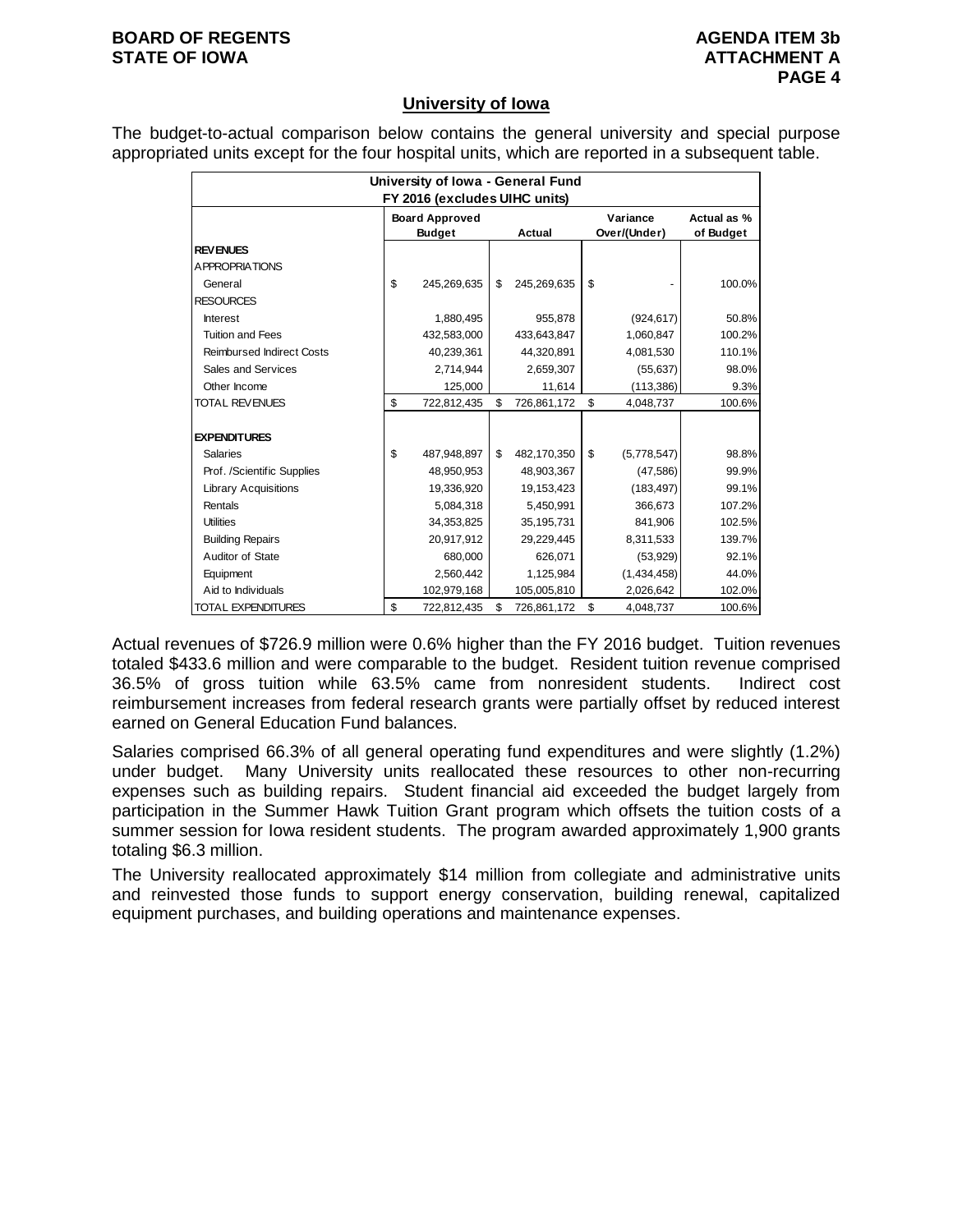# **BOARD OF REGENTS**<br> **BOARD OF REGENTS**<br> **BOARD OF IOWA**<br> **ATTACHMENT A**

The following provides a consolidated five-year history of actual revenues and expenditures from the general university and special purpose units (not including the four hospital units). Enrollment during the period has grown from 30,893 in Fall 2011 to 32,150 in Fall 2015. Total revenue growth during the five-year period is primarily from the increase in nonresident tuition revenue. While state funding has partially recovered since FY 2012, it remains significantly less than the \$281.5 million appropriated for FY 2009.

|                                                    |    |               |    |             |    |             | University of Iowa - General Operating Fund |             |    |              |  |  |  |  |  |  |
|----------------------------------------------------|----|---------------|----|-------------|----|-------------|---------------------------------------------|-------------|----|--------------|--|--|--|--|--|--|
| FY 2012 - FY 2016                                  |    |               |    |             |    |             |                                             |             |    |              |  |  |  |  |  |  |
|                                                    |    | FY 2012       |    | FY 2013     |    | FY 2014     |                                             | FY 2015     |    | FY 2016      |  |  |  |  |  |  |
| <b>University Approp. Units</b><br><b>REVENUES</b> |    |               |    |             |    |             |                                             |             |    |              |  |  |  |  |  |  |
| <b>General Appropriations</b><br><b>RESOURCES</b>  | \$ | 219,619,463   | \$ | 227,944,592 | \$ | 236,387,981 | \$                                          | 245,269,635 | \$ | 245,269,635  |  |  |  |  |  |  |
| <b>Interest</b>                                    |    | 1,636,760     |    | 1,875,974   |    | 1,612,916   |                                             | 1,608,284   |    | 955,878      |  |  |  |  |  |  |
| <b>Tuition and Fees</b>                            |    | 366, 397, 221 |    | 385,329,989 |    | 412,857,079 |                                             | 424,042,248 |    | 433,643,847  |  |  |  |  |  |  |
| <b>Reimbursed Indirect Costs</b>                   |    | 47,973,649    |    | 46,199,711  |    | 43,458,832  |                                             | 42,626,852  |    | 44,320,891   |  |  |  |  |  |  |
| Sales and Services                                 |    | 2,514,087     |    | 2,602,517   |    | 2,633,426   |                                             | 2,589,862   |    | 2,659,307    |  |  |  |  |  |  |
| Other Income                                       |    | 120,162       |    | 40,655      |    | 35,062      |                                             | 46,366      |    | 11,614       |  |  |  |  |  |  |
| <b>TOTAL REVENUES</b>                              | \$ | 638,261,342   | \$ | 663,993,438 | \$ | 696,985,296 | \$                                          | 716,183,247 | \$ | 726,861,172  |  |  |  |  |  |  |
| <b>EXPENDITURES</b>                                |    |               |    |             |    |             |                                             |             |    |              |  |  |  |  |  |  |
| <b>Salaries</b>                                    | \$ | 439,903,989   | \$ | 456,174,609 | \$ | 470,785,884 | \$                                          | 483,231,708 | \$ | 482,170,350  |  |  |  |  |  |  |
| Prof. /Scientific Supplies                         |    | 40,215,585    |    | 41,079,316  |    | 48,615,433  |                                             | 48,522,123  |    | 48,903,367   |  |  |  |  |  |  |
| <b>Library Acquisitions</b>                        |    | 15,866,309    |    | 16,975,173  |    | 17,016,596  |                                             | 18,280,871  |    | 19,153,423   |  |  |  |  |  |  |
| Rentals                                            |    | 4,212,760     |    | 5,109,704   |    | 4,796,511   |                                             | 5,598,230   |    | 5,450,991    |  |  |  |  |  |  |
| <b>Utilities</b>                                   |    | 35,432,308    |    | 35,860,503  |    | 36,572,471  |                                             | 34,273,079  |    | 35, 195, 731 |  |  |  |  |  |  |
| <b>Building Repairs</b>                            |    | 15,400,048    |    | 28,617,655  |    | 27,668,647  |                                             | 27,095,796  |    | 29,229,445   |  |  |  |  |  |  |
| Auditor of State                                   |    | 565,595       |    | 596,945     |    | 593,315     |                                             | 634,215     |    | 626,071      |  |  |  |  |  |  |
| Equipment                                          |    | 8,737,521     |    | 2,025,762   |    | 2,698,264   |                                             | 2,724,132   |    | 1,125,984    |  |  |  |  |  |  |
| Aid to Individuals                                 |    | 80,182,770    |    | 84,119,291  |    | 89,917,112  |                                             | 95,823,093  |    | 105,005,810  |  |  |  |  |  |  |
| <b>TOTAL EXPENDITURES</b>                          | \$ | 640,516,885   | \$ | 670,558,958 | \$ | 698,664,233 | \$                                          | 716,183,247 | \$ | 726,861,172  |  |  |  |  |  |  |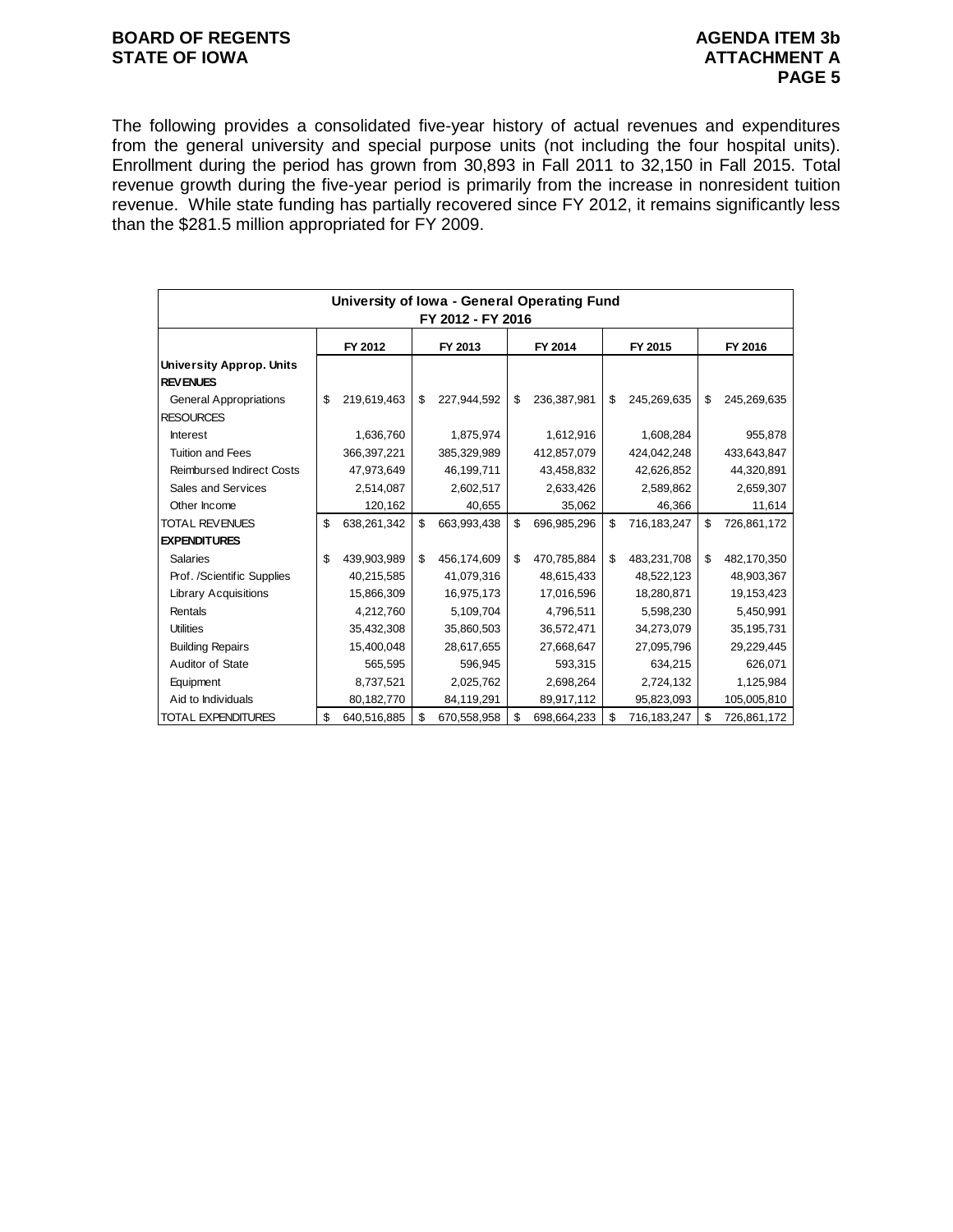# **BOARD OF REGENTS AGENUS AGENDA ITEM 3b STATE OF IOWA ATTACHMENT A**

The table below contains the FY 2016 budget-to-actual consolidated comparison for UIHC, Psychiatric Hospital, Specialized Child Health Services, and the Center for Disabilities and Development. Actual revenues and expenditures for the Health Care Units were slightly over the budget.

|                                                                                                                                                                                                                                                                                                                                                                                                                                                                                                                                                                                                                                                                                                                                                                                                                                                                                                                                                                                                                                                                                                                                                                                                                                                                                                                          |    | FY 2016                                | University of Iowa - Health Care Operating Units |    |                          |                          |  |  |
|--------------------------------------------------------------------------------------------------------------------------------------------------------------------------------------------------------------------------------------------------------------------------------------------------------------------------------------------------------------------------------------------------------------------------------------------------------------------------------------------------------------------------------------------------------------------------------------------------------------------------------------------------------------------------------------------------------------------------------------------------------------------------------------------------------------------------------------------------------------------------------------------------------------------------------------------------------------------------------------------------------------------------------------------------------------------------------------------------------------------------------------------------------------------------------------------------------------------------------------------------------------------------------------------------------------------------|----|----------------------------------------|--------------------------------------------------|----|--------------------------|--------------------------|--|--|
|                                                                                                                                                                                                                                                                                                                                                                                                                                                                                                                                                                                                                                                                                                                                                                                                                                                                                                                                                                                                                                                                                                                                                                                                                                                                                                                          |    | <b>Board Approved</b><br><b>Budget</b> | Actual                                           |    | Variance<br>Over/(Under) | Actual as %<br>of Budget |  |  |
| <b>REVENUES</b>                                                                                                                                                                                                                                                                                                                                                                                                                                                                                                                                                                                                                                                                                                                                                                                                                                                                                                                                                                                                                                                                                                                                                                                                                                                                                                          |    |                                        |                                                  |    |                          |                          |  |  |
| Appropriations                                                                                                                                                                                                                                                                                                                                                                                                                                                                                                                                                                                                                                                                                                                                                                                                                                                                                                                                                                                                                                                                                                                                                                                                                                                                                                           | \$ | 659,456                                | \$<br>659,456                                    | \$ |                          | $100.0\%$                |  |  |
| <b>Interest</b>                                                                                                                                                                                                                                                                                                                                                                                                                                                                                                                                                                                                                                                                                                                                                                                                                                                                                                                                                                                                                                                                                                                                                                                                                                                                                                          |    | 12,713,576                             | 7,412,398                                        |    | (5,301,178)              | 58.3%                    |  |  |
| <b>Reimbursed Indirect Costs</b>                                                                                                                                                                                                                                                                                                                                                                                                                                                                                                                                                                                                                                                                                                                                                                                                                                                                                                                                                                                                                                                                                                                                                                                                                                                                                         |    | 5,265,656                              | 4,466,336                                        |    | (799, 320)               | 84.8%                    |  |  |
| Sales and Services                                                                                                                                                                                                                                                                                                                                                                                                                                                                                                                                                                                                                                                                                                                                                                                                                                                                                                                                                                                                                                                                                                                                                                                                                                                                                                       |    | 1,252,420,592                          | 1,272,771,981                                    |    | 20,351,389               | 101.6%                   |  |  |
| Other Income                                                                                                                                                                                                                                                                                                                                                                                                                                                                                                                                                                                                                                                                                                                                                                                                                                                                                                                                                                                                                                                                                                                                                                                                                                                                                                             |    | 3,241,188                              | 2,322,769                                        |    | (918, 419)               | 71.7%                    |  |  |
| <b>TOTAL REVENUES</b>                                                                                                                                                                                                                                                                                                                                                                                                                                                                                                                                                                                                                                                                                                                                                                                                                                                                                                                                                                                                                                                                                                                                                                                                                                                                                                    | \$ | 1,274,300,468                          | \$1,287,632,940                                  | \$ | 13,332,472               | 101.0%                   |  |  |
| <b>EXPENDITURES</b>                                                                                                                                                                                                                                                                                                                                                                                                                                                                                                                                                                                                                                                                                                                                                                                                                                                                                                                                                                                                                                                                                                                                                                                                                                                                                                      |    |                                        |                                                  |    |                          |                          |  |  |
| <b>Salaries</b>                                                                                                                                                                                                                                                                                                                                                                                                                                                                                                                                                                                                                                                                                                                                                                                                                                                                                                                                                                                                                                                                                                                                                                                                                                                                                                          | \$ | 778,079,880                            | \$<br>762,364,521                                | \$ | (15,715,359)             | 98.0%                    |  |  |
| Prof. /Scientific Supplies                                                                                                                                                                                                                                                                                                                                                                                                                                                                                                                                                                                                                                                                                                                                                                                                                                                                                                                                                                                                                                                                                                                                                                                                                                                                                               |    | 452,656,045                            | 480,925,350                                      |    | 28,269,305               | 106.2%                   |  |  |
| Rentals                                                                                                                                                                                                                                                                                                                                                                                                                                                                                                                                                                                                                                                                                                                                                                                                                                                                                                                                                                                                                                                                                                                                                                                                                                                                                                                  |    | 10,125,412                             | 9,052,988                                        |    | (1,072,424)              | 89.4%                    |  |  |
| <b>Utilities</b>                                                                                                                                                                                                                                                                                                                                                                                                                                                                                                                                                                                                                                                                                                                                                                                                                                                                                                                                                                                                                                                                                                                                                                                                                                                                                                         |    | 31,463,708                             | 30,324,010                                       |    | (1, 139, 698)            | 96.4%                    |  |  |
| <b>Building Repairs</b>                                                                                                                                                                                                                                                                                                                                                                                                                                                                                                                                                                                                                                                                                                                                                                                                                                                                                                                                                                                                                                                                                                                                                                                                                                                                                                  |    | 1,975,423                              | 2,450,254                                        |    | 474,831                  | 124.0%                   |  |  |
| Aid to Individuals                                                                                                                                                                                                                                                                                                                                                                                                                                                                                                                                                                                                                                                                                                                                                                                                                                                                                                                                                                                                                                                                                                                                                                                                                                                                                                       |    |                                        | 1,074,550                                        |    | 1,074,550                |                          |  |  |
| <b>TOTAL EXPENDITURES</b>                                                                                                                                                                                                                                                                                                                                                                                                                                                                                                                                                                                                                                                                                                                                                                                                                                                                                                                                                                                                                                                                                                                                                                                                                                                                                                | \$ | 1,274,300,468                          | \$1,286,191,673                                  | \$ | 11,891,205               | 100.9%                   |  |  |
| clinic visits (0.5% above) and emergency department visits (1.3% above). Emphasis<br>improved coding and documentation increased reimbursement levels while the<br>centralized scheduling system increased outpatient access.                                                                                                                                                                                                                                                                                                                                                                                                                                                                                                                                                                                                                                                                                                                                                                                                                                                                                                                                                                                                                                                                                            |    |                                        |                                                  |    |                          |                          |  |  |
|                                                                                                                                                                                                                                                                                                                                                                                                                                                                                                                                                                                                                                                                                                                                                                                                                                                                                                                                                                                                                                                                                                                                                                                                                                                                                                                          |    |                                        |                                                  |    |                          |                          |  |  |
| ense Variances                                                                                                                                                                                                                                                                                                                                                                                                                                                                                                                                                                                                                                                                                                                                                                                                                                                                                                                                                                                                                                                                                                                                                                                                                                                                                                           |    |                                        |                                                  |    |                          |                          |  |  |
| Interest income was under budget due to markets underperforming relative to the budget<br>A concerted effort to monitor and manage labor costs was utilized to minimize the need<br>additional staffing, while providing safe and high quality patient care services.<br>All<br>position requests and requests to fill vacant positions were reviewed by a multi-discipli<br>Hiring Board. However, due to the high patient volumes, additional staffing efforts v<br>required beyond the usual salaried staff. Labor effort was supplemented by various sou<br>such as hourly wages, overtime and additional incentives as well as outside agency staf<br>The outside agency expense of over \$8.5 million is reported under professional/scier<br>supplies and services.<br>The specialty pharmacy drug program was expanded in FY 2016 resulting in professi<br>and scientific supplies/services exceeding the budget. This program captures high cost,<br>volume specialty drugs for treatment of conditions such as rheumatology, oncology<br>digestive diseases. These drug costs along with patient care medical supplies such<br>implants for cardiac, orthopedic and neurosurgical procedures, surgical instruments,<br>other patient care supplies contributed to the variance. As noted above, the use of out |    |                                        |                                                  |    |                          |                          |  |  |

Revenue Variances

- The UIHC experienced strong volumes throughout the fiscal year resulting in sales/services exceeding the budget. Volumes exceeded budget levels for patient discharges (2.5% above), acute patient days (5.2% above), surgical procedures (0.4% above), outpatient clinic visits (0.5% above) and emergency department visits (1.3% above). Emphasis on improved coding and documentation increased reimbursement levels while the new centralized scheduling system increased outpatient access.
- Interest income was under budget due to markets underperforming relative to the budget.

Expense Variances

- A concerted effort to monitor and manage labor costs was utilized to minimize the need for additional staffing, while providing safe and high quality patient care services. All new position requests and requests to fill vacant positions were reviewed by a multi-disciplinary Hiring Board. However, due to the high patient volumes, additional staffing efforts were required beyond the usual salaried staff. Labor effort was supplemented by various sources such as hourly wages, overtime and additional incentives as well as outside agency staffing. The outside agency expense of over \$8.5 million is reported under professional/scientific supplies and services.
- The specialty pharmacy drug program was expanded in FY 2016 resulting in professional and scientific supplies/services exceeding the budget. This program captures high cost, low volume specialty drugs for treatment of conditions such as rheumatology, oncology and digestive diseases. These drug costs along with patient care medical supplies such as implants for cardiac, orthopedic and neurosurgical procedures, surgical instruments, and other patient care supplies contributed to the variance. As noted above, the use of outside agency staff costs necessary due to the high patient census also contributed to this variance.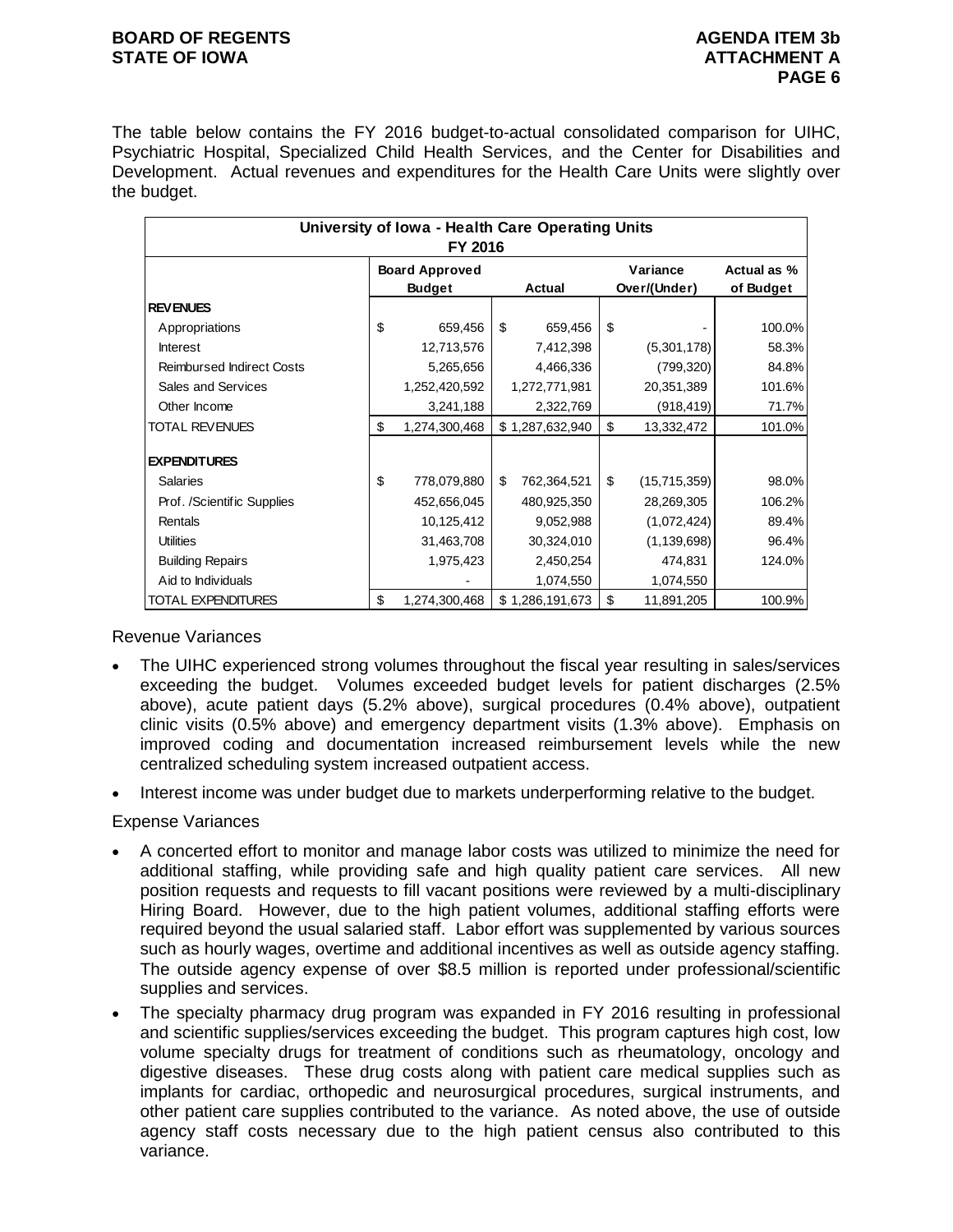# **BOARD OF REGENTS**<br> **BOARD OF REGENTS**<br> **BOARD OF IOWA**<br> **ATTACHMENT A STATE OF IOWA**

The following provides a consolidated five-year history of actual revenues and expenditures from the four hospital units. Beginning in FY 2013, the University reviewed health care unit revenue and expense reporting which resulted in the segregation of interest income and some expense lines.

|                                  | University of Iowa - Health Care Operating Units |             |    |                   |    |                 |     |                 |  |                 |  |
|----------------------------------|--------------------------------------------------|-------------|----|-------------------|----|-----------------|-----|-----------------|--|-----------------|--|
|                                  |                                                  |             |    | FY 2012 - FY 2016 |    |                 |     |                 |  |                 |  |
|                                  |                                                  | FY 2012     |    | FY 2013           |    | FY 2014         |     | FY 2015         |  | FY 2016         |  |
| <b>REVENUES</b>                  |                                                  |             |    |                   |    |                 |     |                 |  |                 |  |
| Appropriations                   | \$                                               | 70,993,368  | \$ | 82,323,249        | \$ | 37,379,853      | \$  | 659,456         |  | \$659,456       |  |
| <b>Federal Support</b>           |                                                  | 3,148,841   |    |                   |    |                 |     |                 |  |                 |  |
| <b>Interest</b>                  |                                                  |             |    | 17,176,886        |    | 18,227,613      |     | 23,712,889      |  | 7,412,398       |  |
| <b>Reimbursed Indirect Costs</b> |                                                  | 5,077,189   |    | 5,430,143         |    | 5,664,929       |     | 5,392,619       |  | 4,466,336       |  |
| Sales and Services               |                                                  | 891,360,602 |    | 916,390,538       |    | 1,073,545,144   |     | 1,131,258,601   |  | 1,272,771,981   |  |
| Other Income                     |                                                  | 11,883,189  |    | 7,313,616         |    | 5,432,332       |     | 3,790,617       |  | 2,322,769       |  |
| TOTAL REVENUES                   | \$                                               | 982,463,189 |    | \$1,028,634,432   |    | \$1,140,249,871 |     | \$1,164,814,182 |  | \$1,287,632,940 |  |
| <b>EXPENDITURES</b>              |                                                  |             |    |                   |    |                 |     |                 |  |                 |  |
| <b>Salaries</b>                  | \$                                               | 627,352,532 | \$ | 660,304,318       | \$ | 677,027,464     | \$. | 705,868,300     |  | \$762,364,521   |  |
| Prof. /Scientific Supplies       |                                                  | 322,135,680 |    | 331,305,307       |    | 424,186,600     |     | 413,477,089     |  | 480,925,350     |  |
| Rentals                          |                                                  | 4,260,948   |    | 5,141,650         |    | 4,551,992       |     | 5,212,675       |  | 9,052,988       |  |
| <b>Utilities</b>                 |                                                  | 28,512,198  |    | 29,624,767        |    | 29,674,285      |     | 29,637,973      |  | 30,324,010      |  |
| <b>Building Repairs</b>          |                                                  |             |    | 1,721,080         |    | 2,472,266       |     | 2,370,676       |  | 2,450,254       |  |
| Auditor of State                 |                                                  |             |    | 73,620            |    |                 |     |                 |  |                 |  |
| Aid to Individuals               |                                                  |             |    | 464,377           |    | 1,064,121       |     | 1,036,588       |  | 1,074,550       |  |
| TOTAL EXPENDITURES               | \$                                               | 982,261,358 |    | \$1,028,635,119   |    | \$1,138,976,728 |     | \$1,157,603,301 |  | \$1,286,191,673 |  |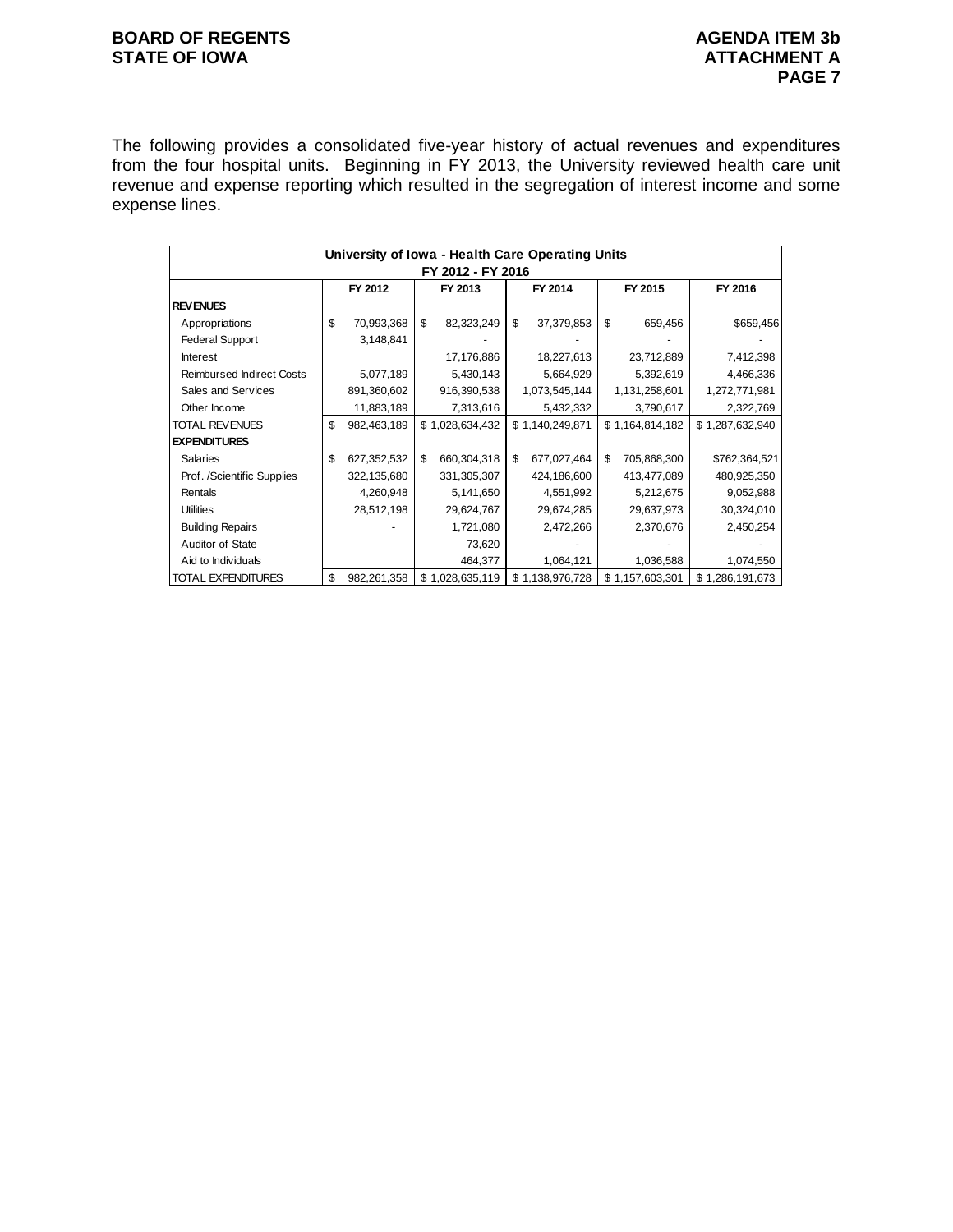# **UNIVERSITY OF IOWA ATHLETICS**

|                                            |                                      | FY 2016 Budget | FY 2016 Actuals | Variance          |
|--------------------------------------------|--------------------------------------|----------------|-----------------|-------------------|
| <b>INCOME:</b>                             |                                      |                |                 |                   |
| <b>Men's Sports</b>                        |                                      |                |                 |                   |
| Football                                   | \$                                   | 19,551,915     | 19,770,371      | \$<br>218,456     |
| <b>Basketball</b>                          |                                      | 3,932,192      | 3,812,907       | (119, 285)        |
| Wrestling                                  |                                      | 550,000        | 881,770         | 331,770           |
| All Other                                  |                                      | 12,300         | 41,895          | 29,595            |
| <b>Total Men's Sports</b>                  | $\overline{\boldsymbol{\mathsf{s}}}$ | 24,046,407     | 24,506,943      | \$<br>460,536     |
| <b>Women's Sports</b>                      |                                      |                |                 |                   |
| <b>Basketball</b>                          | \$                                   | 215,000        | 241,986         | \$<br>26,986      |
| Volleyball                                 |                                      | 27,500         | 46,249          | 18,749            |
|                                            |                                      |                |                 |                   |
| All Other                                  | \$                                   | 15,500         | 23,954          | 8,454<br>54, 188  |
| <b>Total Women's Sports</b>                |                                      | 258,000        | 312,188         | \$                |
| <b>Other Income</b>                        |                                      |                |                 |                   |
| <b>Facility Debt Service/Student Fees</b>  | \$                                   | 650,000        | 650,000         | \$                |
| Learfield Multi Media Contract Income      |                                      | 6,248,963      | 6,252,659       | 3,696             |
| <b>Athletic Conference</b>                 |                                      | 33,547,000     | 33,815,691      | 268,691           |
| Interest                                   |                                      | 500,000        | 513,021         | 13,021            |
| <b>Foundation Support</b>                  |                                      | 14,464,696     | 14,979,452      | 514,756           |
| <b>Foundation Premium Seat Revenue</b>     |                                      | 7,630,362      | 7,492,772       | (137, 590)        |
| Novelties--Bookstore                       |                                      | 3,300,000      | 4,166,153       | 866,153           |
| General Income                             |                                      | 2,923,710      | 3,663,720       | 740,010           |
| <b>Total Other Income</b>                  | \$                                   | 69,264,731     | 71,533,468      | \$<br>2,268,737   |
| <b>TOTAL INCOME</b>                        | \$                                   | 93,569,138     | 96,352,600      | \$2,783,462       |
| <b>EXPENSES:</b>                           |                                      |                |                 |                   |
| <b>Men's Sports</b>                        |                                      |                |                 |                   |
| Football                                   | \$                                   | 21,585,344     | 23,344,544      | \$<br>1,759,200   |
| <b>Basketball</b>                          |                                      | 5,798,269      | 6,221,079       | \$<br>422,810     |
| Wrestling                                  |                                      | 1,536,107      | 1,572,605       | \$<br>36,498      |
|                                            |                                      |                |                 |                   |
| <b>Other Sports</b>                        |                                      | 5,263,790      | 5,859,560       | \$<br>595,770     |
| <b>Total Men's Sports</b>                  | \$                                   | 34, 183, 510   | 36,997,789      | 2,814,279         |
| <b>Women's Sports</b>                      |                                      |                |                 |                   |
| <b>Basketball</b>                          | \$                                   | 4,147,568      | 4,018,981       | \$<br>(128, 587)  |
| Volleyball                                 |                                      | 1,624,922      | 1,664,199       | \$<br>39,277      |
| <b>Other Sports</b>                        |                                      | 10,320,486     | 10,203,173      | \$<br>(117, 313)  |
| <b>Total Women's Sports</b>                | \$                                   | 16,092,976     | 15,886,354      | \$<br>(206, 622)  |
|                                            |                                      |                |                 |                   |
| <b>Other Expenses</b>                      |                                      |                |                 |                   |
| <b>Training Services</b>                   | \$                                   | 1,862,763      | 1,853,111       | \$<br>(9,653)     |
| Sports Information                         |                                      | 635,088        | 628,584         | \$<br>(6, 504)    |
| Admin. & General Expenses                  |                                      | 12,070,311     | 13,881,841      | \$<br>1,811,530   |
| <b>Facility Debt Service/Student Fees</b>  |                                      | 15,579,732     | 15,067,851      | \$<br>(511, 881)  |
| Transfer for New Facility Costs & Reserves |                                      | 1,000,000      |                 | \$<br>(1,000,000) |
| Academic & Counseling                      |                                      | 1,929,923      | 1,738,580       | \$<br>(191, 343)  |
| <b>Buildings &amp; Grounds</b>             |                                      | 10,214,835     | 10,298,491      | \$<br>83,656      |
| <b>Total Other Expenses</b>                | \$                                   | 43,292,652     | 43,468,457      | \$<br>175,805     |
| <b>TOTAL OPERATING EXPENSE</b>             | \$                                   | 93,569,138     | 96,352,600      | \$2,783,462       |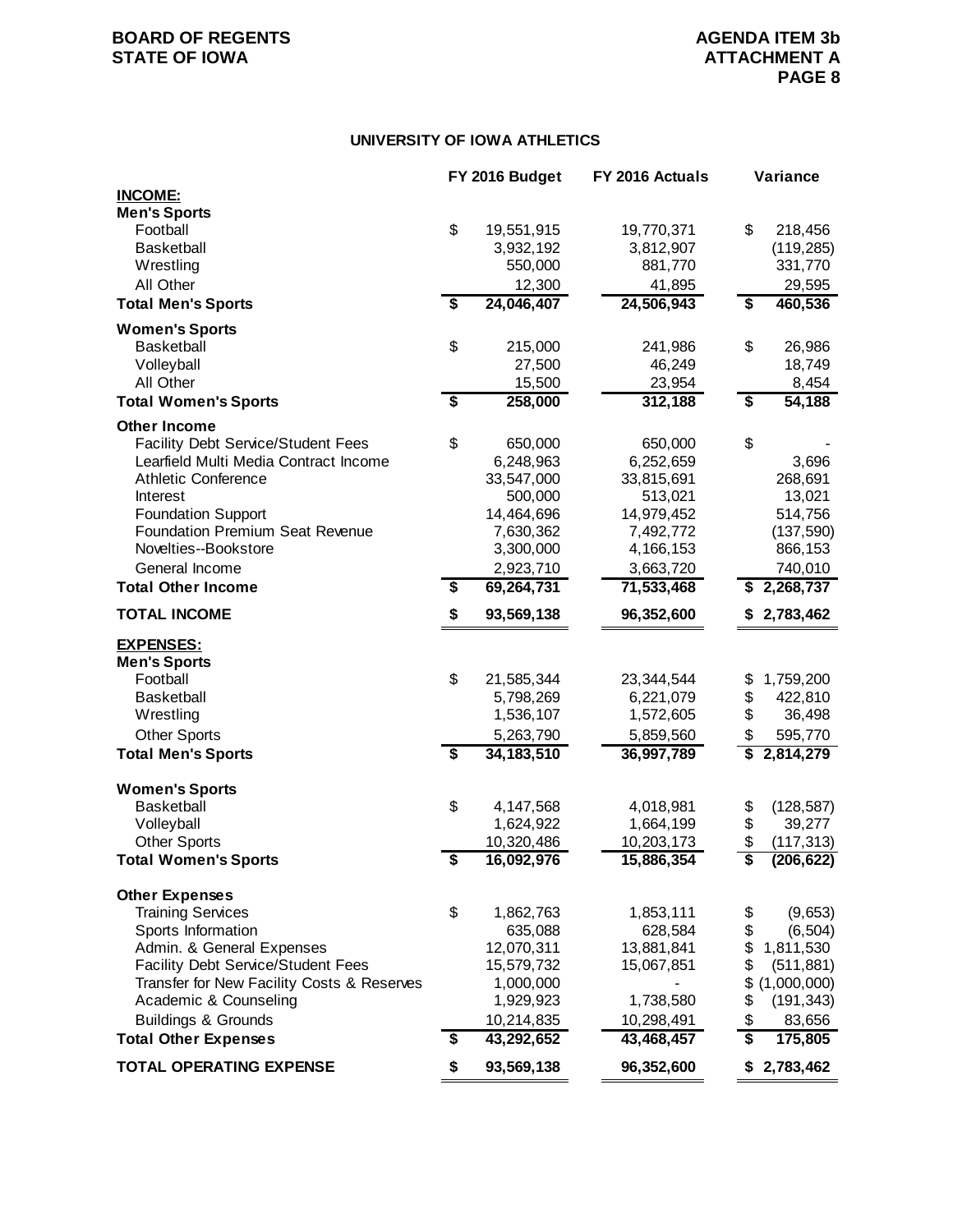# **BOARD OF REGENTS AGENUS AGENDA ITEM 3b STATE OF IOWA ATTACHMENT A**

The following describes the budget-to-actual revenue and expense variances for SUI Athletics as shown on the previous page.

Revenue Variances

- Sports income exceeded the budget largely from the special wrestling event held in Kinnick Stadium.
- Novelty revenues were higher than the budget due to additional licensing income received from additional sales from team successes.
- General income exceeded the budget from higher than projected concession sales and from a reserve transfer to cover operating expenses.

Expense Variances

- Men's sports expenses exceeded the budget from additional football expenses related to post-season participation, higher travel costs for basketball and baseball, and equipment purchases for the tennis program.
- Administrative expenses were above budget because of higher postseason expenses, student athlete meal costs, and special promotions.
- Annual debt service was less than the budget from the refinancing of bonds that occurred during the year.
- An operating surplus was not available in FY 2016 to transfer to the reserve fund.

The following provides a 5-year history of actual revenues and expenditures for SUI Athletics. Athletics is fully self-supporting and receives no general university support.

|                            | University of Iowa Athletics             |            |    |            |    |              |              |                  |  |  |  |
|----------------------------|------------------------------------------|------------|----|------------|----|--------------|--------------|------------------|--|--|--|
| FY 2012-FY 2016            |                                          |            |    |            |    |              |              |                  |  |  |  |
|                            | FY 2013<br>FY 2014<br>FY 2015<br>FY 2012 |            |    |            |    |              |              |                  |  |  |  |
| Revenues                   |                                          |            |    |            |    |              |              |                  |  |  |  |
| Sports Income              | \$                                       | 25,064,659 | \$ | 27,527,779 | \$ | 26,468,416   | \$27,037,732 | 24,819,131<br>\$ |  |  |  |
| Alumni / Foundation /      |                                          |            |    |            |    |              |              |                  |  |  |  |
| Corp Support / Sponsorship |                                          | 15,078,846 |    | 13,911,270 |    | 21,021,912   | 19,870,003   | 22,472,224       |  |  |  |
| Athletic Conference /      |                                          |            |    |            |    |              |              |                  |  |  |  |
| <b>NCAA Support</b>        |                                          | 23,795,775 |    | 24,792,990 |    | 26,446,785   | 31,287,367   | 33,815,691       |  |  |  |
| <b>Student Fees</b>        |                                          | 543,574    |    | 678,842    |    | 683,917      | 650,000      | 650,000          |  |  |  |
| Other Income               |                                          | 12,322,266 |    | 12,465,922 |    | 12,720,234   | 13,394,735   | 14,595,554       |  |  |  |
| Total Income               | \$                                       | 76,805,120 | \$ | 79,376,803 | \$ | 87,341,264   | \$92,239,837 | 96,352,600<br>\$ |  |  |  |
| Expenses                   |                                          |            |    |            |    |              |              |                  |  |  |  |
| Men's Sports               | \$                                       | 27,011,895 | \$ | 29,335,371 | \$ | 30,495,384   | \$33,325,545 | 36,997,789<br>\$ |  |  |  |
| Women's Sports             |                                          | 12,304,626 |    | 12,784,396 |    | 13,672,692   | 14,912,925   | 15,886,354       |  |  |  |
| Other Expenses             |                                          | 37,488,599 |    | 37,257,036 |    | 43, 173, 188 | 44,001,367   | 43,468,458       |  |  |  |
| Total Expenses             | \$                                       | 76,805,120 | \$ | 79,376,803 | \$ | 87,341,264   | \$92,239,837 | \$<br>96,352,600 |  |  |  |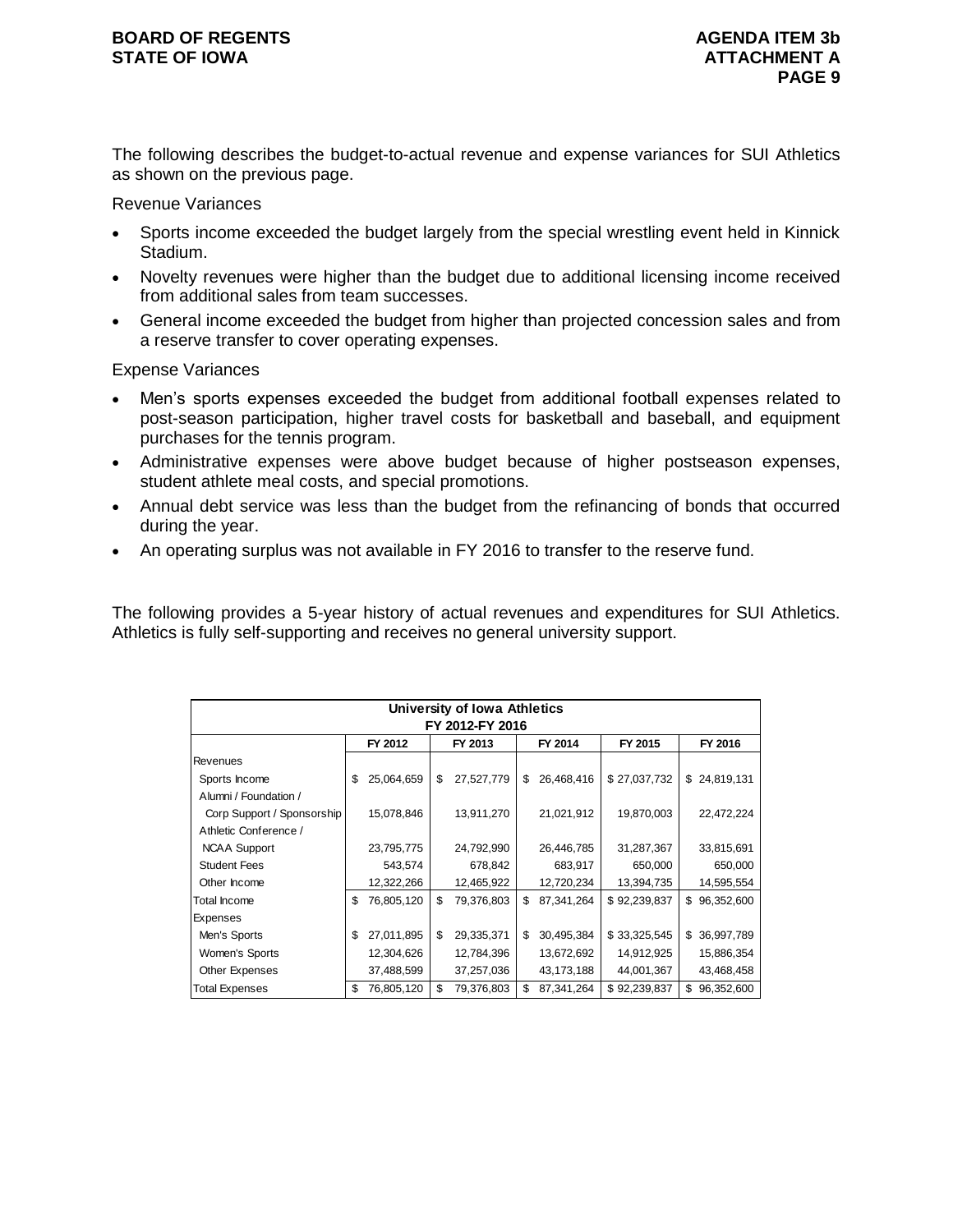# **BOARD OF REGENTS AGENUS AGENDA ITEM 3b STATE OF IOWA ATTACHMENT A**

| University of Iowa Residence System - FY 2016 |               |              |                          |         |  |  |  |  |  |  |  |
|-----------------------------------------------|---------------|--------------|--------------------------|---------|--|--|--|--|--|--|--|
|                                               | <b>Budget</b> | Actual       | Variance<br>Over/(Under) | Percent |  |  |  |  |  |  |  |
| Revenues                                      | \$78,680,179  | \$78,504,307 | (\$175,872)              | $-0.2%$ |  |  |  |  |  |  |  |
| Expenditures                                  | 56,868,222    | 54,465,153   | (\$2,403,069)            | $-4.2%$ |  |  |  |  |  |  |  |
| Debt Service                                  | 9,667,910     | 9,499,969    | (\$167,941)              | $-1.7%$ |  |  |  |  |  |  |  |
| <b>Mandatory Transfers</b>                    | 600.000       | 600.000      | \$0                      | 0.0%    |  |  |  |  |  |  |  |
| Net Revenues                                  | 11.544.047    | 13,939,185   | \$2,395,138              | 20.7%   |  |  |  |  |  |  |  |
| Net Revenues as % of Gross Revenue            | 14.7%         | 17.8%        |                          |         |  |  |  |  |  |  |  |

Residence System revenues were 99.8% of the budget. Additional contract revenue from higher occupancy was offset by lower non-contract dining revenues and interest income.

Actual expenditures were \$2.4 million less than the budget. Salary/benefit costs savings resulted from numerous vacancies and turnover in the custodial, dining, and residence life areas. In addition, the cost of food was less than the budget from lower than expected cost increases and lower volume in the retail dining operations. In addition, utility savings were realized in the areas of steam, water and sewer.

| University of Iowa - Residence System<br>FY 2012 - FY 2016        |              |                 |                 |                 |              |  |  |  |  |
|-------------------------------------------------------------------|--------------|-----------------|-----------------|-----------------|--------------|--|--|--|--|
|                                                                   | FY 2012      | FY 2013         | FY 2014         | FY 2015         | FY 2016      |  |  |  |  |
| Revenues                                                          | \$64,390,761 | \$65,973,805    | \$68,725,380    | \$70,237,196    | \$78,504,307 |  |  |  |  |
| <b>Expenditures for Operations</b>                                | 48,295,519   | 50,624,106      | 52,044,867      | 51,744,125      | 54,465,153   |  |  |  |  |
| Debt Service and Mandatory Transfers                              | 5,303,627    | 5,969,285       | 7,540,926       | 9,180,555       | 10,099,969   |  |  |  |  |
| Net Revenues after Debt Service and<br><b>Mandatory Transfers</b> | \$10,791,615 | 9.380.414<br>\$ | \$<br>9,139,587 | \$<br>9,312,516 | \$13.939.185 |  |  |  |  |
| Net Revenues as % of Gross Revenue                                | 16.8%        | 14.2%           | 13.3%           | 13.3%           | 17.8%        |  |  |  |  |

The residence system annual report is available in the Board Office and provides information on various aspects of the University of Iowa residence system for FY 2016. The report includes enrollment data, residence hall and apartment utilization, and financial information. The annual report also contains Fall 2016 enrollment and occupancy information which impact the FY 2017 budget. Despite the loss of 366 beds with the closing of Quadrangle, total occupancy increased 2.1% from a new leased property and higher density in existing buildings. In addition, the new Elizabeth Catlett Residence Hall is scheduled to open in Fall 2017 and will house over 1,000 students.

| University of Iowa Residence System |           |           |        |          |  |  |  |  |  |  |
|-------------------------------------|-----------|-----------|--------|----------|--|--|--|--|--|--|
|                                     | Fall 2015 | Fall 2016 | Change | % Change |  |  |  |  |  |  |
| <b>Total University Enrollment</b>  | 32,150    | 33,334    | 1.184  | 3.7%     |  |  |  |  |  |  |
| Low er Division                     | 11,046    | 12.004    | 958    | 8.7%     |  |  |  |  |  |  |
| Low er Div as % of Total            | 34.4%     | 36.0%     |        |          |  |  |  |  |  |  |
| <b>Total Occupancy</b>              | 6.722     | 6.864     | 142    | 2.1%     |  |  |  |  |  |  |
| Occupancy as a                      |           |           |        |          |  |  |  |  |  |  |
| % of Enrollment                     | 20.9%     | 20.6%     |        |          |  |  |  |  |  |  |

The principal outstanding on dormitory revenue bonds for SUI as of June 30, 2016, was \$109.7 million (excludes July 1 principal payment). The Voluntary Reserve Fund balance totaled \$12.7 million at fiscal year-end.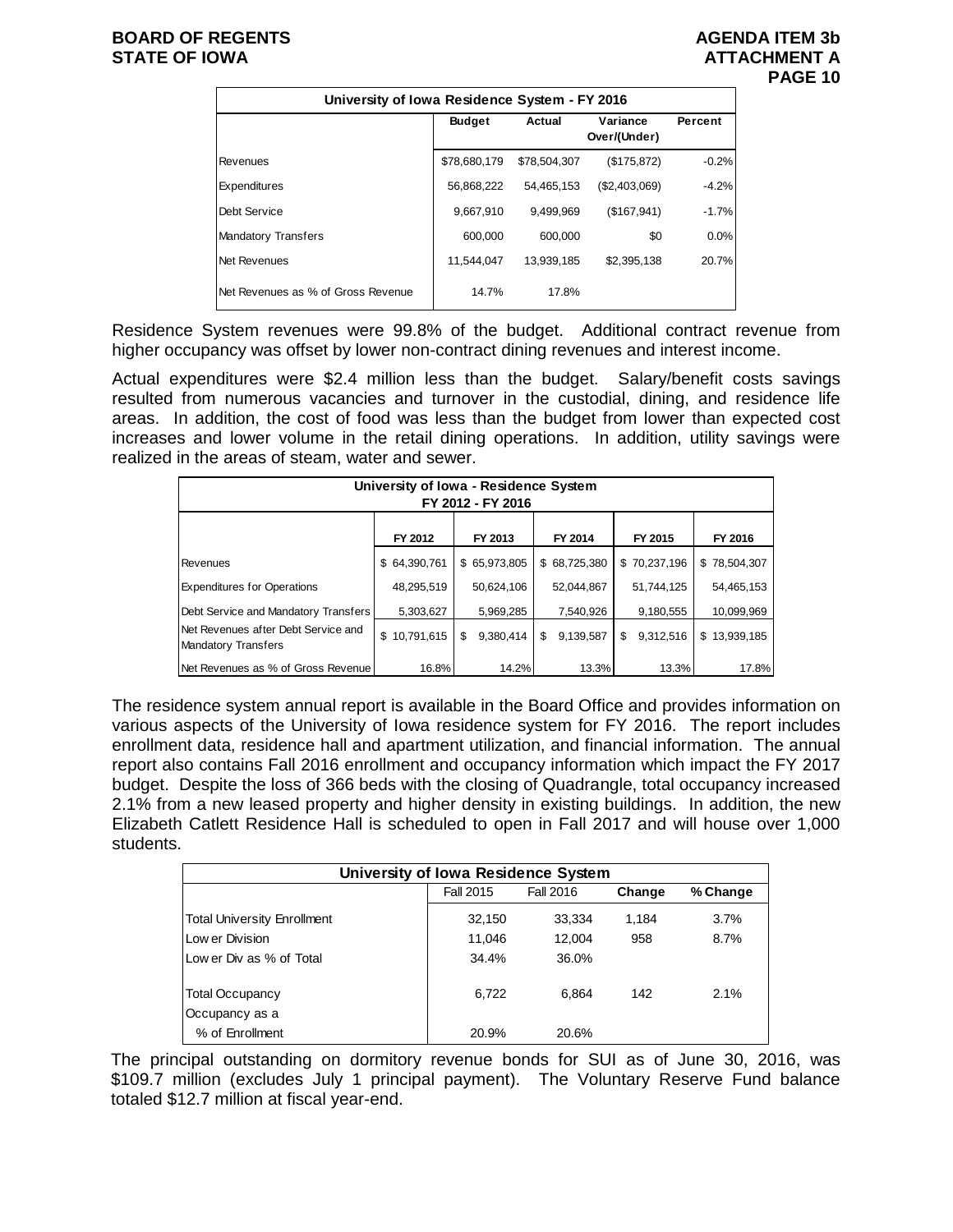#### **BOARD OF REGENTS AGENUM AGENDA ITEM 3b STATE OF IOWA ATTACHMENT B**

# **Iowa State University**

The budget-to-actual comparison below contains revenue and expenditure data for the general university and all special purpose appropriated units.

| Iowa State University - General Operating Fund<br>FY 2016 |    |                                        |    |               |    |                          |                                 |  |  |
|-----------------------------------------------------------|----|----------------------------------------|----|---------------|----|--------------------------|---------------------------------|--|--|
|                                                           |    | <b>Board Approved</b><br><b>Budget</b> |    | Actual        |    | Variance<br>Over/(Under) | Actual as % of<br><b>Budget</b> |  |  |
| <b>REVENUES</b>                                           |    |                                        |    |               |    |                          |                                 |  |  |
| <b>APPROPRIATIONS</b>                                     |    |                                        |    |               |    |                          |                                 |  |  |
| General                                                   | \$ | 238,756,014                            | \$ | 238,756,014   | \$ |                          | 100.0%                          |  |  |
| <b>RESOURCES</b>                                          |    |                                        |    |               |    |                          |                                 |  |  |
| <b>Federal Support</b>                                    |    | 15,405,000                             |    | 15,405,000    |    |                          | 100.0%                          |  |  |
| Interest                                                  |    | 2,750,000                              |    | 2,189,539     |    | (560, 461)               | 79.6%                           |  |  |
| <b>Tuition and Fees</b>                                   |    | 396,727,000                            |    | 397,198,299   |    | 471,299                  | 100.1%                          |  |  |
| <b>Reimbursed Indirect Costs</b>                          |    | 18,200,000                             |    | 20,501,919    |    | 2,301,919                | 112.6%                          |  |  |
| Other Income                                              |    | 1,375,850                              |    | 1,974,136     |    | 598,286                  | 143.5%                          |  |  |
| <b>TOTAL REVENUES</b>                                     | \$ | 673,213,864                            |    | \$676,024,907 | \$ | 2,811,043                | 100.4%                          |  |  |
|                                                           |    |                                        |    |               |    |                          |                                 |  |  |
| <b>EXPENDITURES</b>                                       |    |                                        |    |               |    |                          |                                 |  |  |
| <b>Salaries</b>                                           | \$ | 439,015,900                            |    | \$450,116,858 | \$ | 11,100,958               | 102.5%                          |  |  |
| Prof. /Scientific Supplies                                |    | 65,639,889                             |    | 55,479,230    |    | (10, 160, 659)           | 84.5%                           |  |  |
| <b>Library Acquisitions</b>                               |    | 11,500,000                             |    | 11,462,489    |    | (37, 511)                | 99.7%                           |  |  |
| Rentals                                                   |    | 3,615,775                              |    | 2,151,321     |    | (1,464,454)              | 59.5%                           |  |  |
| <b>Utilities</b>                                          |    | 31,026,100                             |    | 31,589,075    |    | 562,975                  | 101.8%                          |  |  |
| <b>Building Repairs</b>                                   |    | 21,950,000                             |    | 15,679,260    |    | (6,270,740)              | 71.4%                           |  |  |
| Auditor of State                                          |    | 572,200                                |    | 743,367       |    | 171,167                  | 129.9%                          |  |  |
| Equipment                                                 |    | 8,630,000                              |    | 8,652,604     |    | 22,604                   | 100.3%                          |  |  |
| Aid to Individuals                                        |    | 91,264,000                             |    | 99,083,838    |    | 7,819,838                | 108.6%                          |  |  |
| TOTAL EXPENDITURES                                        | \$ | 673,213,864                            | \$ | 674,958,042   | \$ | 1,744,178                | 100.3%                          |  |  |

Operative revenues slightly exceeded the budget by 0.4%. Tuition revenues totaled \$397.2 million and were comparable to the budget. Resident tuition revenue comprised 37.6% of gross tuition while 62.4% came from nonresident students. Indirect cost reimbursement increases from federal and non-federal sources were partially offset by reduced interest earned on fund balances.

Actual operating expenditures were also close to the budget with a 0.3% variance. Salary and wage costs comprised 67% of all general fund operating expenses and exceeded the budget. Higher student financial aid and salary costs were attributable to the continual increase in enrollment levels. Professional/Scientific supplies and services were redirected to support instructional costs and were under budget at year-end. Building repairs were less than the budget due to the timing of expenditures of a large project completed over several years.

Total operating revenues slightly exceeded expenditures during the year resulting in a modest increase in advanced commitment funds at the end of FY 2016. The ability to utilize these funds is important to effectively manage financial resources. Individual colleges and other budget units have developed plans for these funds to support unit and institutional goals.

Reallocated resources during FY 2016 supported expanded class offerings, classroom improvements, advising support, financial aid, and faculty hires in high-demand disciplines.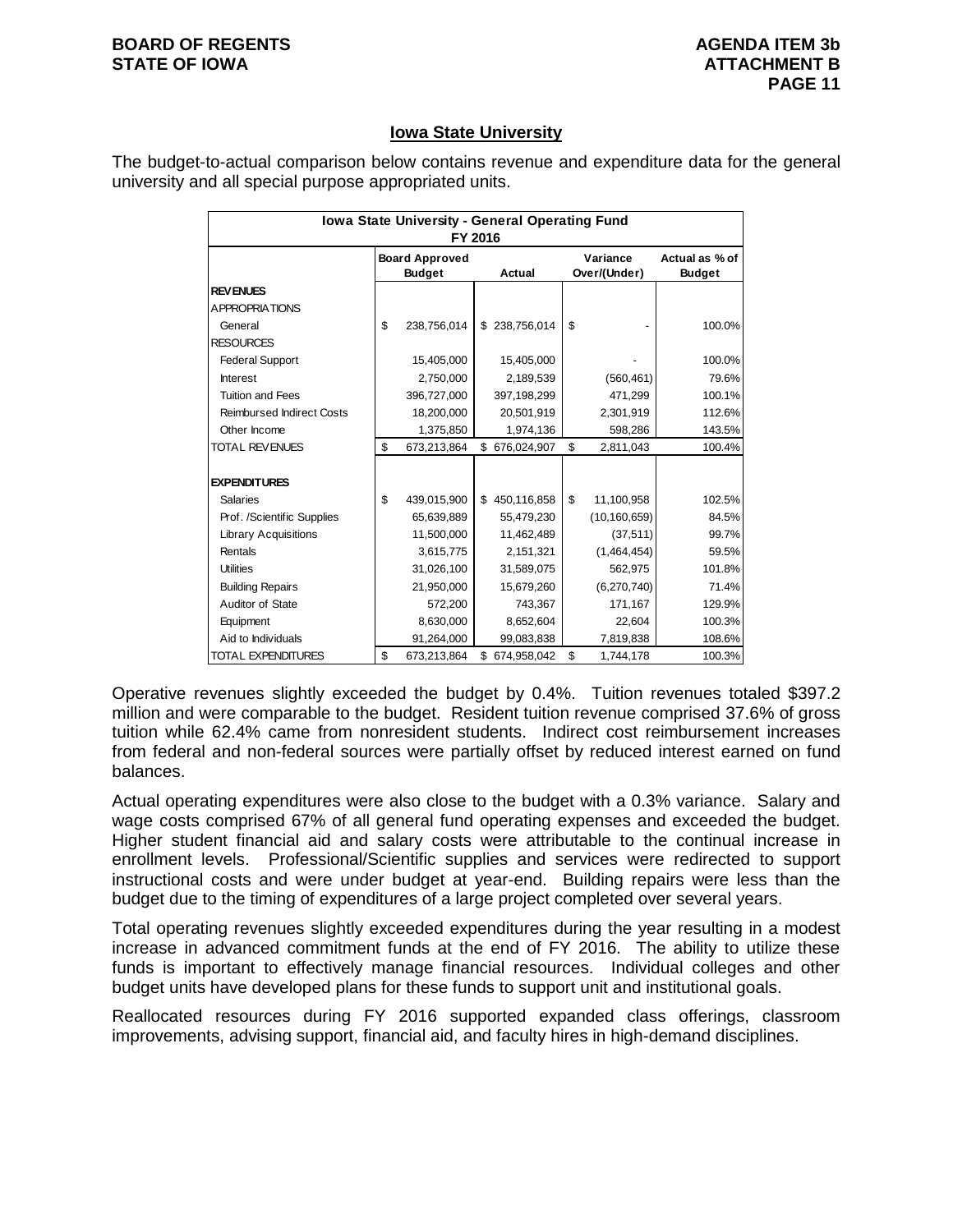# **BOARD OF REGENTS AGENUM AGENDA ITEM 3b STATE OF IOWA ATTACHMENT B**

The following provides a consolidated five-year history of actual revenues and expenditures from the general university and all special purpose operating units. The increase in total revenues is primarily due to increased tuition revenue from resident and nonresident enrollment growth during the five-year period. Enrollment during the period has grown significantly from 29,887 in Fall 2011 to 36,001 in Fall 2015. While state funding has partially recovered since FY 2012, it remains significantly less than the \$276.5 million appropriated for FY 2009.

| Iowa State University - General Operating Fund |                   |                   |                     |                   |                   |  |  |  |  |  |
|------------------------------------------------|-------------------|-------------------|---------------------|-------------------|-------------------|--|--|--|--|--|
|                                                | FY 2012 - FY 2016 |                   |                     |                   |                   |  |  |  |  |  |
|                                                |                   |                   |                     |                   |                   |  |  |  |  |  |
|                                                | FY 2012           | FY 2013           | FY 2014             | FY 2015           | FY 2016           |  |  |  |  |  |
| <b>REVENUES</b>                                |                   |                   |                     |                   |                   |  |  |  |  |  |
| A PPROPRIATIONS                                |                   |                   |                     |                   |                   |  |  |  |  |  |
| <b>General Appropriations</b>                  | \$216,625,997     | \$221,858,141     | 236, 122, 151<br>\$ | 237,519,969<br>\$ | \$<br>238,756,014 |  |  |  |  |  |
| <b>RESOURCES</b>                               |                   |                   |                     |                   |                   |  |  |  |  |  |
| <b>Federal Support</b>                         | 13,700,000        | 13,762,718        | 12,942,000          | 14,405,000        | 15,405,000        |  |  |  |  |  |
| <b>Interest</b>                                | 96,920            | 808,994           | 2,726,976           | 2,424,756         | 2,189,539         |  |  |  |  |  |
| <b>Tuition and Fees</b>                        | 294,606,623       | 322,174,426       | 354,256,074         | 380,468,844       | 397,198,299       |  |  |  |  |  |
| <b>Reimbursed Indirect Costs</b>               | 19,979,951        | 19,198,153        | 18,988,034          | 18,772,533        | 20,501,919        |  |  |  |  |  |
| Other Income                                   | 1,471,706         | 1,639,973         | 1,592,978           | 1,717,948         | 1,974,136         |  |  |  |  |  |
| <b>TOTAL REVENUES</b>                          | \$546,481,197     | \$579,442,405     | \$<br>626,628,213   | \$655,309,050     | \$<br>676,024,907 |  |  |  |  |  |
| <b>EXPENDITURES</b>                            |                   |                   |                     |                   |                   |  |  |  |  |  |
| <b>Salaries</b>                                | \$366,115,250     | 390,880,476<br>\$ | \$<br>405,528,523   | \$<br>432,347,799 | \$<br>450,116,858 |  |  |  |  |  |
| Prof. /Scientific Supplies                     | 35,408,899        | 47,330,901        | 51,363,522          | 61,262,612        | 55,479,230        |  |  |  |  |  |
| <b>Library Acquisitions</b>                    | 11,364,211        | 11,807,724        | 11,096,114          | 10,761,666        | 11,462,489        |  |  |  |  |  |
| Rentals                                        | 1,444,841         | 1,469,577         | 1,339,866           | 1,780,270         | 2,151,321         |  |  |  |  |  |
| <b>Utilities</b>                               | 26,569,097        | 26,428,368        | 28,287,869          | 31,141,448        | 31,589,075        |  |  |  |  |  |
| <b>Building Repairs</b>                        | 28,163,139        | 19,253,330        | 30,742,563          | 20,011,945        | 15,679,260        |  |  |  |  |  |
| Auditor of State                               | 412,423           | 509,028           | 452,377             | 360,509           | 743,367           |  |  |  |  |  |
| Equipment                                      | 5,509,651         | 4,379,149         | 7,211,378           | 9,965,239         | 8,652,604         |  |  |  |  |  |
| Aid to Individuals                             | 71,111,750        | 76,458,571        | 84,995,225          | 91,518,900        | 99,083,838        |  |  |  |  |  |
| <b>TOTAL EXPENDITURES</b>                      | \$546,099,261     | \$<br>578,517,124 | \$<br>621,017,437   | \$<br>659,150,388 | \$<br>674,958,042 |  |  |  |  |  |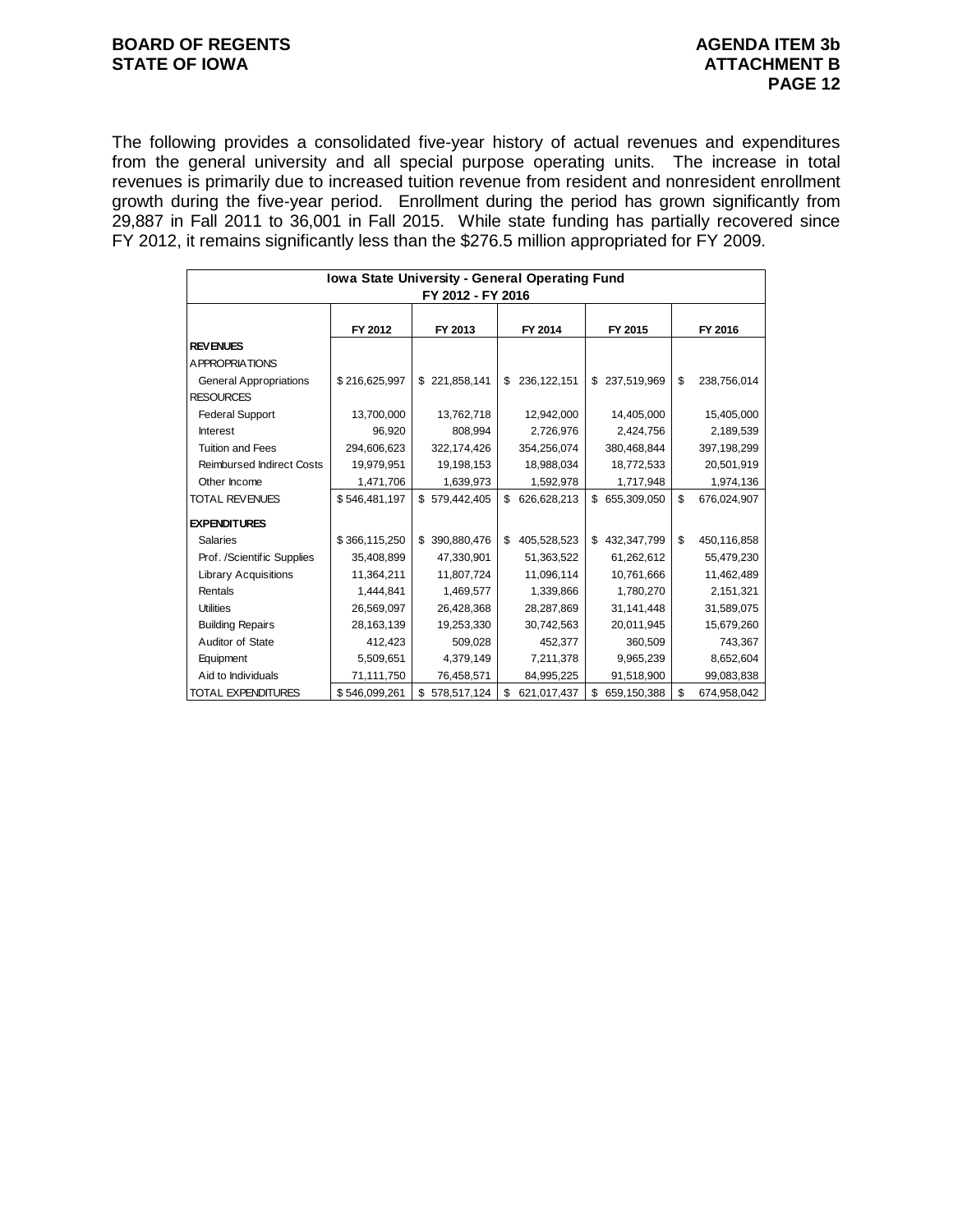# **BOARD OF REGENTS AGENDA ITEM 3b STATE OF IOWA**

#### **IOWA STATE UNIVERSITY ATHLETICS**

| <b>INCOME</b>                               | FY 2016 Budget   |    | FY 2016 Actuals   | <b>Variance</b>        |
|---------------------------------------------|------------------|----|-------------------|------------------------|
| Sports:                                     |                  |    |                   |                        |
| Football                                    | \$<br>9,786,683  | \$ | 10,548,708        | \$<br>762,025          |
| Men's Basketball                            | 3,800,000        |    | 4,149,175         | 349,175                |
| Women's Basketball                          | 465,000          |    | 458,171           | (6, 829)               |
| Wrestling                                   | 120,000          |    | 112,477           | (7, 523)               |
| <b>Other Sports</b>                         | 335,000          |    | 357,589           | 22,589                 |
| <b>Subtotal</b>                             | \$<br>14,506,683 | \$ | 15,626,120        | \$<br>1,119,437        |
| <b>Other Income</b>                         |                  |    |                   |                        |
| Big Twelve Conference/NCAA                  | 29,135,990       | \$ | 31,215,214        | \$<br>2,079,224        |
| Post-Season Revenue                         | 1,300,000        |    | 344,518           | (955, 482)             |
| Fundraising                                 | 13,510,678       |    | 13,270,159        | (240, 519)             |
| Multi-Media Rights                          | 5,275,000        |    | 5,646,463         | 371,463                |
| <b>Student Fees</b>                         | 2,035,000        |    | 2,111,137         | 76,137                 |
| <b>Game Guarantees</b>                      | 225,000          |    | 304,672           | 79,672                 |
| <b>Auxillary Revenue</b>                    | 1,390,000        |    | 2,327,520         | 937,520                |
| Other Revenue                               | 2,625,000        |    | 3,461,825         | 836,825                |
| <b>Subtotal</b>                             | \$<br>55,496,668 | \$ | 58,681,508        | \$<br>3,184,840        |
| <b>TOTAL INCOME</b>                         | \$<br>70,003,351 | \$ | <u>74,307,628</u> | \$<br><u>4,304,277</u> |
| <b>EXPENSES</b>                             |                  |    |                   |                        |
| <b>Sports Operations</b>                    |                  |    |                   |                        |
| Football                                    | \$<br>3,677,500  | \$ | 3,852,481         | \$<br>174,981          |
| Men's Basketball                            | 1,636,150        |    | 1,863,029         | 226,879                |
| Women's Basketball                          | 1,004,000        |    | 852,101           | (151, 899)             |
| Wrestling                                   | 300,000          |    | 297,093           | (2,907)                |
| <b>Other Sports</b>                         | 2,850,233        |    | 2,895,146         | 44,913                 |
| <b>Subtotal</b>                             | \$<br>9,467,883  | \$ | 9,759,850         | \$<br>291,967          |
| <b>Sports Program Support Units:</b>        |                  |    |                   |                        |
| Medical                                     | 400,000          | \$ | 572,356           | \$<br>172,356          |
| Video Operations                            | 180,500          |    | 389,615           | 209,115                |
| <b>Athletic Training</b>                    | 491,950          |    | 536,908           | 44,958                 |
| <b>Academic Services</b>                    | 317,850          |    | 294,320           | (23, 530)              |
| Other                                       | 532,000          |    | 520,027           | (11, 973)              |
| <b>Subtotal</b>                             | \$<br>1,922,300  | \$ | 2,313,226         | \$<br>390,926          |
| <b>Internal Operations:</b>                 |                  |    |                   |                        |
| Administration                              | \$<br>727,000    | \$ | 1,360,114         | \$<br>633,114          |
| Big 12 Expenses                             | 1,750,000        |    | 1,928,000         | 178,000                |
| Information Technology                      | 573,000          |    | 698,178           | 125,178                |
| Other                                       | 495,215          |    | 424,087           | (71, 128)              |
| <b>Subtotal</b>                             | \$<br>3,545,215  | \$ | 4,410,379         | \$<br>865,164          |
| <b>Salaries &amp; Benefits</b>              | \$<br>22,737,124 | \$ | 21,795,058        | \$<br>(942,066)        |
| <b>Scholarships</b>                         | 7,020,884        |    | 6,411,327         | (609, 557)             |
| <b>External Operations</b>                  | 2,635,727        |    | 2,795,847         | 160,120                |
| <b>Facilities &amp; Events</b>              | 6,777,000        |    | 6,789,280         | 12,280                 |
|                                             |                  |    |                   |                        |
| Postseason                                  | 2,900,000        |    | 1,174,868         | (1,725,132)            |
| <b>Debt Service</b>                         | 8,383,376        |    | 8,505,102         | 121,726                |
| <b>Capital Projects</b>                     | 4,534,420        |    | 3,993,684         | (540, 736)             |
| <b>Coaching Change - Severance Payments</b> | 0                |    | 6,282,817         | 6,282,817              |
| <b>TOTAL EXPENSES</b>                       | \$<br>69,923,929 | S  | 74,231,438        | \$<br>4,307,509        |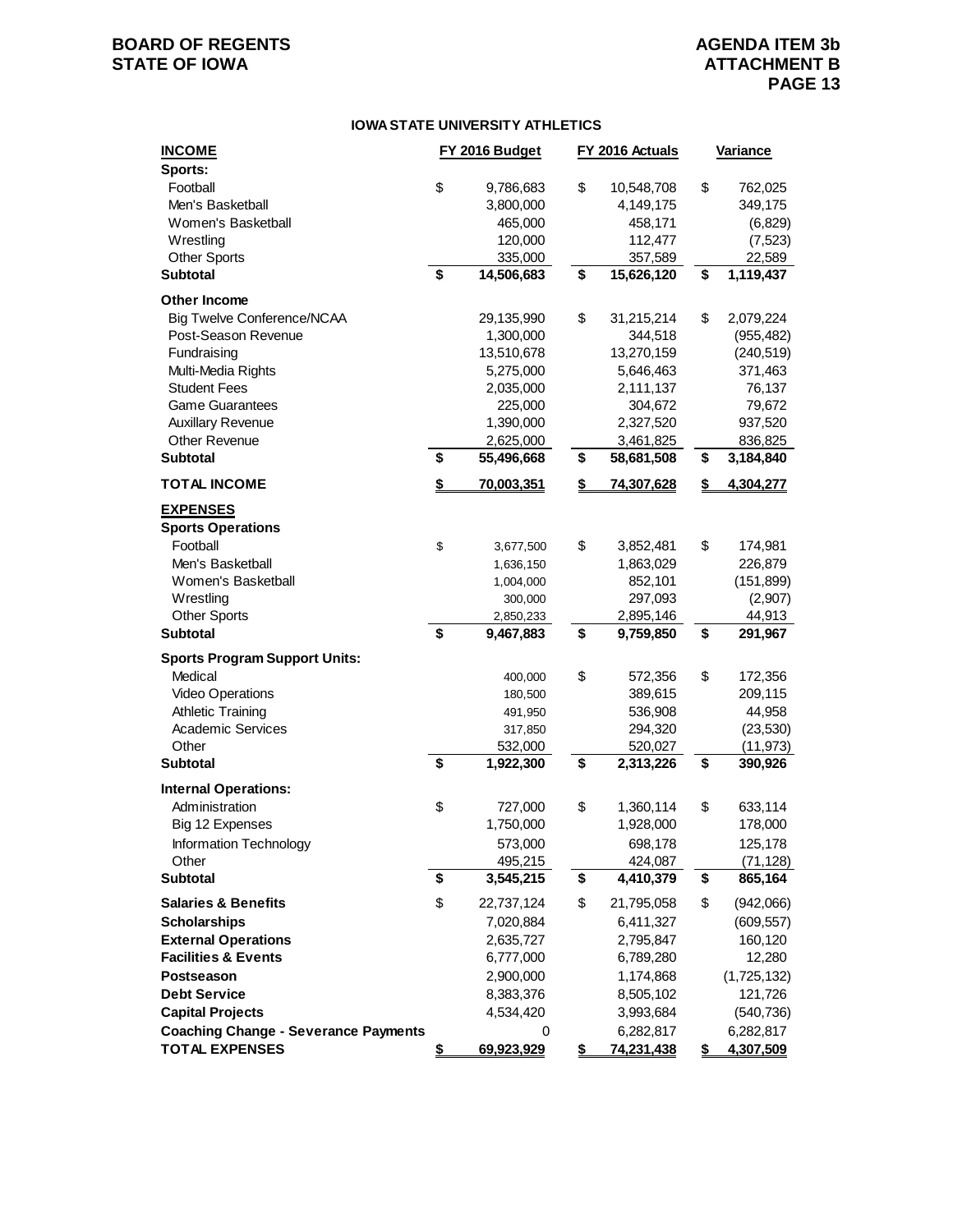## **BOARD OF REGENTS AGENUM AGENUM AGENUM AGENUM STATE OF IOWA ATTACHMENT B**

The following summarizes the significant budget-to-actual revenue and expense variances for ISU Athletics as shown on the previous page.

Revenue Variances

- Football and men's basketball season ticket sales exceeded conservative budget projections with sales in the other sports being close to budget.
- Conference distributions were higher than earlier projected by the Big 12.
- Multi-media rights paid to Athletics during FY 2016 exceeded the guarantee amount due to additional sales revenue.
- Auxiliary revenue from football tent parties, merchandise and concession sales, parking and chairback rentals were all greater than budget due to high attendance levels.
- The "other revenue" budget included only contracted events at Hilton Coliseum at the time the budget was prepared. Additional events not originally budgeted and an equipment sale resulted in higher revenues.

Expense Variances

- Football operational costs exceeded the budget from increased recruiting expenses with the new football staff transition.
- Men's basketball costs were higher than budgeted due to the timing of payments for an overseas trip.
- Internal operations administrative costs were greater than expected due to the coaching search and transition expenses for the football and men's basketball staff.
- Scholarship expenses were less than the budget from the resident/nonresident mix of athletes and coaches' decisions related to scholarship awards.

The following provides a five-year summary of ISU Athletics' revenues and expenditures. Athletics is fully self-supporting and receives no general university support.

| <b>Iowa State University Athletics</b>              |                 |                 |                 |                 |                 |  |  |  |  |  |
|-----------------------------------------------------|-----------------|-----------------|-----------------|-----------------|-----------------|--|--|--|--|--|
| FY 2012 - FY 2016                                   |                 |                 |                 |                 |                 |  |  |  |  |  |
| FY 2013<br>FY 2014<br>FY 2012<br>FY 2015<br>FY 2016 |                 |                 |                 |                 |                 |  |  |  |  |  |
| Revenues                                            |                 |                 |                 |                 |                 |  |  |  |  |  |
| Sports Income                                       | \$13,157,439    | \$13,274,318    | \$14,418,165    | \$14,155,561    | \$15,626,120    |  |  |  |  |  |
| Alumni / Foundation /                               |                 |                 |                 |                 |                 |  |  |  |  |  |
| Corp Support / Sponsorship                          | 8,370,726       | 14,169,095      | 15,497,964      | 14,891,808      | 18,916,622      |  |  |  |  |  |
| Athletic Conference /                               |                 |                 |                 |                 |                 |  |  |  |  |  |
| <b>NCAA Support</b>                                 | 22,842,072      | 23,069,585      | 23,924,945      | 26,285,182      | 31,559,732      |  |  |  |  |  |
| <b>Student Fees</b>                                 | 1,721,450       | 1,834,796       | 1,957,396       | 2,044,400       | 2,111,137       |  |  |  |  |  |
| Other Income                                        | 4,509,657       | 5,815,503       | 4,852,524       | 4,825,659       | 6,094,017       |  |  |  |  |  |
| <b>Total Revenues</b>                               | \$50,601,344    | \$58,163,297    | \$60,650,994    | \$62,202,610    | \$74,307,628    |  |  |  |  |  |
| Expenses                                            |                 |                 |                 |                 |                 |  |  |  |  |  |
| <b>Sports Operations</b>                            | 7,402,378<br>\$ | 7,581,362<br>\$ | 8,209,099<br>\$ | \$<br>8,691,492 | 9,759,850<br>\$ |  |  |  |  |  |
| Non-Sport Operations                                | 10,135,037      | 12,341,384      | 13,431,322      | 14,432,476      | 16,308,732      |  |  |  |  |  |
| Scholarships                                        | 5,393,899       | 5,389,858       | 5,601,972       | 5,869,462       | 6,411,327       |  |  |  |  |  |
| Other Expenses                                      | 27,609,631      | 32,781,900      | 33,317,002      | 33,134,967      | 41,751,529      |  |  |  |  |  |
| Total Expenses                                      | \$50,540,945    | \$58,094,504    | \$60,559,395    | \$62,128,397    | \$74,231,438    |  |  |  |  |  |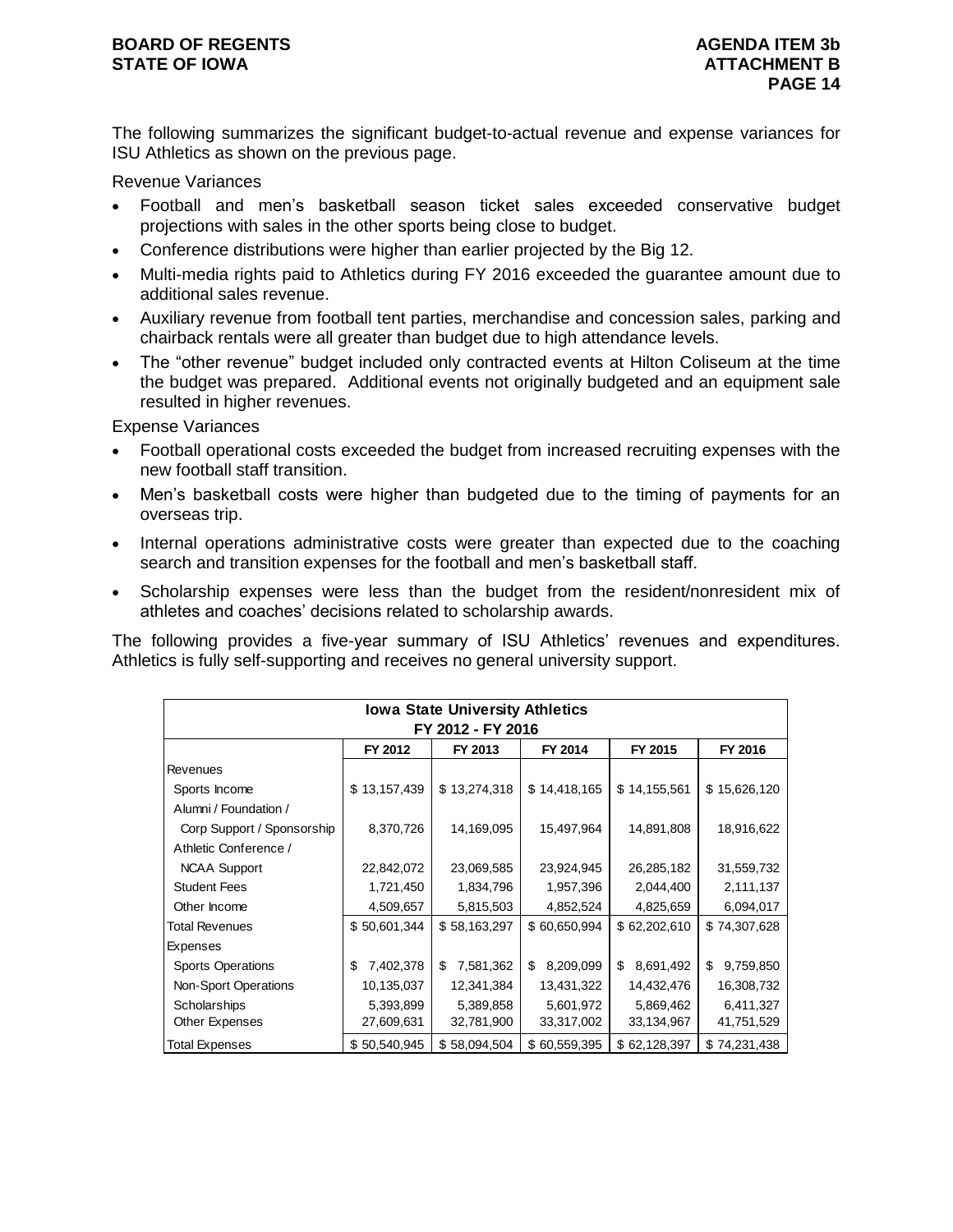| Iowa State University Residence System - FY 2016 |               |               |                          |         |  |  |  |  |  |
|--------------------------------------------------|---------------|---------------|--------------------------|---------|--|--|--|--|--|
|                                                  | <b>Budget</b> | Actual        | Variance<br>Over/(Under) | Percent |  |  |  |  |  |
| Revenues                                         | \$103,392,431 | \$108,451,006 | \$5,058,575              | 104.9%  |  |  |  |  |  |
| Expenditures                                     | 77,012,969    | 76,414,741    | -598,228                 | 99.2%   |  |  |  |  |  |
| Debt Service                                     | 16,447,519    | 16.451.169    | 3,650                    | 100.0%  |  |  |  |  |  |
| <b>Mandatory Transfers</b>                       | 500,000       | 500,000       | $\overline{\phantom{a}}$ | 100.0%  |  |  |  |  |  |
| Net Revenues                                     | 9,431,943     | 15,085,096    | 5,653,153                | 159.9%  |  |  |  |  |  |
| Net Revenues as % of Gross Revenue               | 9.1%          | 13.9%         |                          |         |  |  |  |  |  |

ISU residence system revenues totaled \$108.45 million and exceeded the budget by 4.9%. The variance is primarily due additional contract revenue from higher than projected occupancy, revenue generated from hosting conference groups (including Odyssey of the Mind), and sales growth at retail locations.

Expenditures were slightly under budget (0.8%) for FY 2016. Savings in salary costs from open positions and lower than budgeted salary increases and utility cost savings were partially offset by higher food costs from greater volume and payments for the off-campus leases. Gross revenues in excess of budget coupled with the minimal decrease in expenses resulting in net revenues exceeding the budget by \$5.65 million.

| <b>Iowa State University - Residence System</b><br>FY 2012 - FY 2016 |              |              |              |                  |                  |  |  |  |  |
|----------------------------------------------------------------------|--------------|--------------|--------------|------------------|------------------|--|--|--|--|
| FY 2013<br>FY 2014<br>FY 2015<br>FY 2016<br>FY 2012                  |              |              |              |                  |                  |  |  |  |  |
| Revenues                                                             | \$84,478,305 | \$84,448,372 | \$95,540,398 | \$102,922,106    | \$108,451,006    |  |  |  |  |
| <b>Expenditures for Operations</b>                                   | 59,290,134   | 59.942.982   | 68.206.656   | 73,751,820       | 76.414.741       |  |  |  |  |
| Debt Service and Mandatory Transfers                                 | 10,911,183   | 11,002,919   | 12,929,599   | 13,049,502       | 16,951,169       |  |  |  |  |
| Net Revenues after Debt Service and<br>Mandatory Transfers           | \$14,276,988 | \$13,502,471 | \$14,404,143 | 16,120,784<br>\$ | \$<br>15,085,096 |  |  |  |  |
| Net Revenues as % of Gross Revenue                                   | 16.9%        | 16.0%        | 15.1%        | 15.7%            | 13.9%            |  |  |  |  |

The residence system annual report is available in the Board Office and provides information on various aspects of Iowa State University's residence system for FY 2016 including enrollment data, residence hall/apartment utilization, and financial information. The annual report also contains Fall 2016 enrollment and occupancy information which impact the FY 2017 budget. While occupancy still exceeds permanent capacity by approximately 1,000 spaces, occupancy declined in the current year due to the decision to no longer use dens as interim housing. To meet the demand in excess of capacity, off-campus spaces were leased and staffed by the Residence System. A new residence hall (see Property and Facilities Agenda Item 4 for proposed naming) with 700 beds is scheduled to open in Spring 2017.

| <b>Iowa State University Residence System</b> |           |           |        |          |  |  |  |  |
|-----------------------------------------------|-----------|-----------|--------|----------|--|--|--|--|
|                                               | Fall 2015 | Fall 2016 | Change | % Change |  |  |  |  |
| <b>Total University Enrollment</b>            | 36,001    | 36,660    | 659    | 1.8%     |  |  |  |  |
| Low er Division                               | 13,441    | 13,490    | 49     | 0.4%     |  |  |  |  |
| Low er Div as % of Total                      | 37.3%     | 36.8%     |        |          |  |  |  |  |
| <b>Total Occupancy</b>                        | 12,733    | 12.043    | -690   | $-5.4%$  |  |  |  |  |
| Total Occupancy % of Enrollment               | 35.4%     | 32.9%     |        |          |  |  |  |  |

The principal outstanding on dormitory revenue bonds for ISU as of June 30, 2016, was \$173.3 million (excludes July 1 principal payment). The Voluntary Reserve Fund balance totaled \$44.2 million at year end.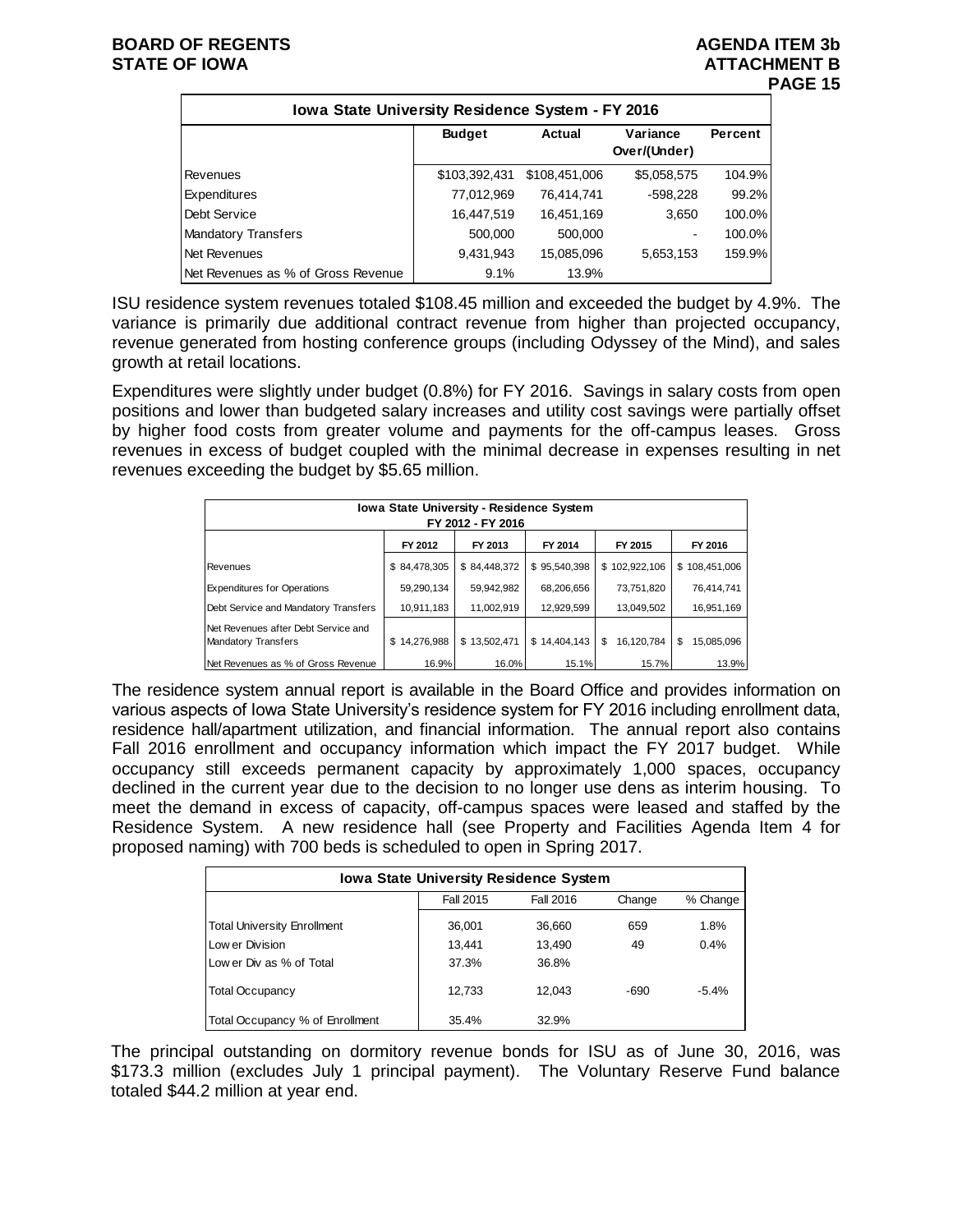# **University of Northern Iowa**

The following compares the FY 2016 general fund budget (general university and special purpose units) with the actual revenue and expenditure transactions for all appropriated units.

| University of Northern Iowa - General Operating Fund<br>FY 2016 |    |                       |               |          |              |                |  |  |  |
|-----------------------------------------------------------------|----|-----------------------|---------------|----------|--------------|----------------|--|--|--|
|                                                                 |    | <b>Board Approved</b> |               | Variance |              | Actual as % of |  |  |  |
|                                                                 |    | <b>Budget</b>         | <b>Actual</b> |          | Over/(Under) | <b>Budget</b>  |  |  |  |
| <b>REVENUES</b>                                                 |    |                       |               |          |              |                |  |  |  |
| A PPROPRIATIONS                                                 |    |                       |               |          |              |                |  |  |  |
| General                                                         | \$ | 100,843,709           | \$100,843,709 | \$       |              | 100.0%         |  |  |  |
| <b>RESOURCES</b>                                                |    |                       |               |          |              |                |  |  |  |
| <b>Interest</b>                                                 |    | 700,000               | 575,531       |          | (124, 469)   | 82.2%          |  |  |  |
| <b>Tuition and Fees</b>                                         |    | 74,498,517            | 76,319,665    |          | 1,821,148    | 102.4%         |  |  |  |
| <b>Reimbursed Indirect Costs</b>                                |    | 1,316,649             | 1,398,768     |          | 82,119       | 106.2%         |  |  |  |
| Sales and Services                                              |    | 483,393               | 546,895       |          | 63,502       | 113.1%         |  |  |  |
| <b>TOTAL REVENUES</b>                                           | \$ | 177,842,268           | \$179,684,568 | \$       | 1,842,300    | 101.0%         |  |  |  |
| <b>EXPENDITURES</b>                                             |    |                       |               |          |              |                |  |  |  |
| <b>Salaries</b>                                                 | \$ | 139,111,544           | \$133,845,656 | \$       | (5,265,888)  | 96.2%          |  |  |  |
| Prof. /Scientific Supplies                                      |    | 13,243,885            | 16,398,210    |          | 3,154,325    | 123.8%         |  |  |  |
| <b>Library Acquisitions</b>                                     |    | 1,992,009             | 2,401,865     |          | 409,856      | 120.6%         |  |  |  |
| Rentals                                                         |    | 824,594               | 1,037,161     |          | 212,567      | 125.8%         |  |  |  |
| <b>Utilities</b>                                                |    | 6,221,530             | 7,221,441     |          | 999,911      | 116.1%         |  |  |  |
| <b>Building Repairs</b>                                         |    | 1,400,000             | 2,934,391     |          | 1,534,391    | 209.6%         |  |  |  |
| Auditor of State                                                |    | 295,100               | 289,893       |          | (5,207)      | 98.2%          |  |  |  |
| Equipment                                                       |    | 496,467               | 1,582,692     |          | 1,086,225    | 318.8%         |  |  |  |
| Aid to Individuals                                              |    | 14,257,139            | 14,714,803    |          | 457,664      | 103.2%         |  |  |  |
| <b>TOTAL EXPENDITURES</b>                                       | \$ | 177,842,268           | \$180,426,112 | \$       | 2,583,844    | 101.5%         |  |  |  |

Actual revenues and expenditures in FY 2016 were slightly higher than the budget.

UNI's FY 2016 operating revenues totaled \$179.7 million comprised primarily of state appropriations and tuition revenue. Tuition revenue exceeded the budget primarily from tuition rate increase approved for Spring 2016 and an enrollment increase. Resident tuition revenue comprised 81% of gross tuition with non-resident tuition being 19.3% of the total. Slight increases in indirect cost reimbursements and sales/services offset the decrease in interest income.

General Operating Fund expenditures exceeded the budget by 1.5%. Salary and related benefits costs comprise 74.2% of all general operating expenditures and were 4.8% under budget. The University reallocated savings in salary costs to fund expenses in other budget categories. Professional/Scientific supplies and services exceeded the budget due to expenses related to the functions of the physical plant. Building repairs exceeded the budget primarily due to boiler control and other utility upgrades.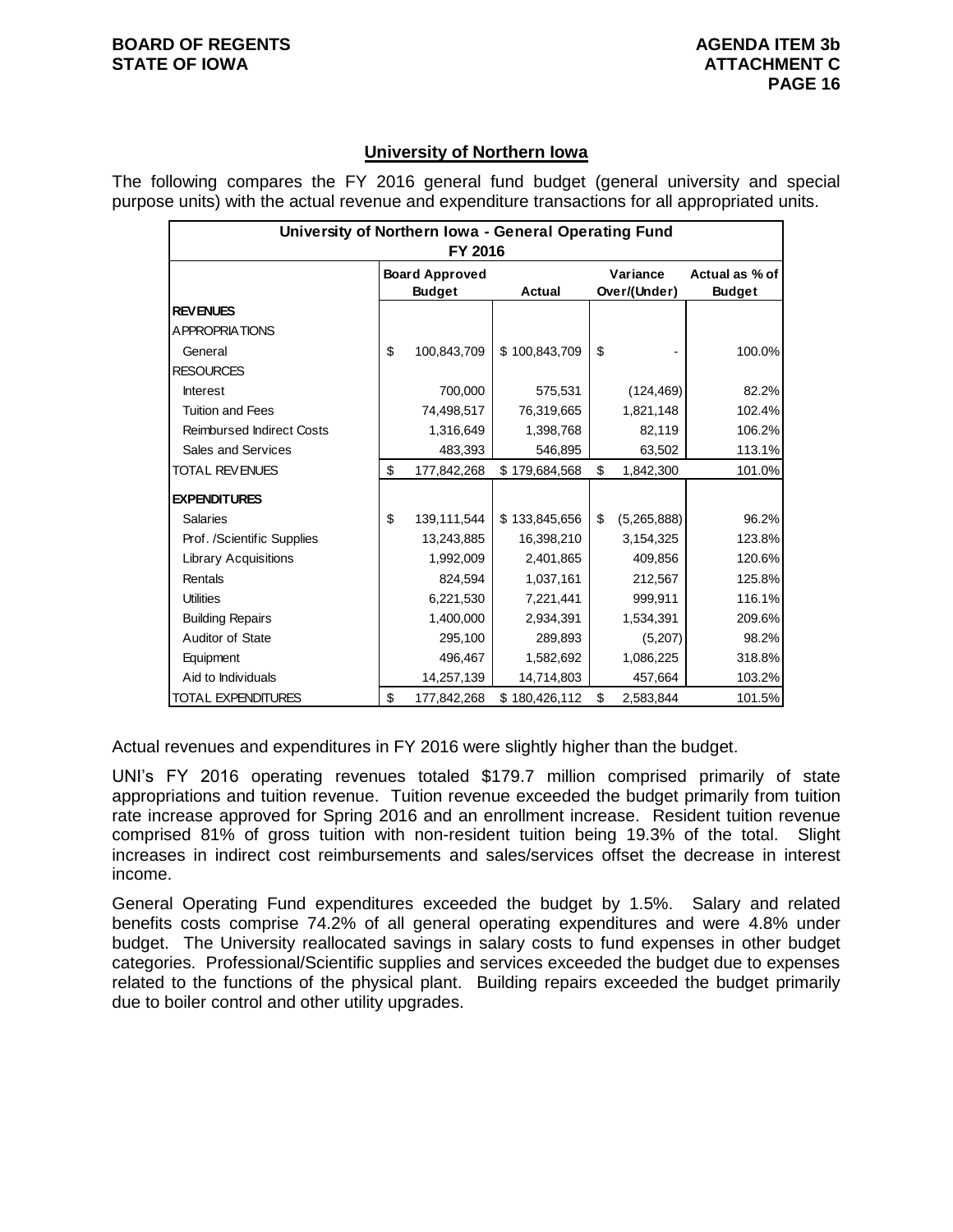# **BOARD OF REGENTS AGENUM AGENDA ITEM 3b STATE OF IOWA ATTACHMENT C**

The following provides a consolidated five-year history of actual revenues and expenditures from the general university and all special purpose units. During this period, enrollment has declined from 13,168 in Fall 2011 to 11,981 in Fall 2015. While state funding has increased since FY 2012, operating appropriations for FY 2016 are approximately equal to FY 2009 levels.

| University of Northern Iowa - General Operating Fund<br>FY 2012 - FY 2016 |                   |                   |                  |                  |               |  |  |  |  |
|---------------------------------------------------------------------------|-------------------|-------------------|------------------|------------------|---------------|--|--|--|--|
|                                                                           | FY 2012           | FY 2013           | FY 2014          | FY 2015          | FY 2016       |  |  |  |  |
| <b>REVENUES</b>                                                           |                   |                   |                  |                  |               |  |  |  |  |
| <b>APPROPRIATIONS</b>                                                     |                   |                   |                  |                  |               |  |  |  |  |
| <b>General Appropriations</b>                                             | \$<br>77,344,516  | 86,689,133<br>\$  | \$<br>89,789,796 | \$<br>95,743,709 | \$100,843,709 |  |  |  |  |
| Supplemental                                                              |                   |                   | 6,000,000        | 4,000,000        |               |  |  |  |  |
| <b>RESOURCES</b>                                                          |                   |                   |                  |                  |               |  |  |  |  |
| <b>Interest</b>                                                           | 781,121           | 479,705           | 879,524          | 472,745          | 575,531       |  |  |  |  |
| <b>Tuition and Fees</b>                                                   | 80,559,549        | 78,050,250        | 76,006,444       | 75,734,936       | 76,319,665    |  |  |  |  |
| <b>Reimbursed Indirect Costs</b>                                          | 2,173,084         | 1,533,239         | 1,383,630        | 1,373,355        | 1,398,768     |  |  |  |  |
| Sales and Services                                                        | 442,983           | 619,941           | 433,201          | 533,396          | 546,895       |  |  |  |  |
| TOTAL REVENUES                                                            | \$161,301,253     | \$167,372,268     | \$174,492,595    | \$177,858,141    | \$179,684,568 |  |  |  |  |
|                                                                           |                   |                   |                  |                  |               |  |  |  |  |
| <b>EXPENDITURES</b>                                                       |                   |                   |                  |                  |               |  |  |  |  |
| <b>Salaries</b>                                                           | \$125,009,541     | \$126,337,193     | \$131,774,594    | \$134,412,903    | \$133,845,656 |  |  |  |  |
| Prof. /Scientific Supplies                                                | 11,970,054        | 15,635,214        | 16,953,556       | 16,642,384       | 16,398,210    |  |  |  |  |
| <b>Library Acquisitions</b>                                               | 2,082,474         | 2,105,816         | 2,147,436        | 1,989,724        | 2,401,865     |  |  |  |  |
| Rentals                                                                   | 822,421           | 828,456           | 822,421          | 822,421          | 1,037,161     |  |  |  |  |
| <b>Utilities</b>                                                          | 4,937,753         | 5,064,648         | 4,915,566        | 6,391,268        | 7,221,441     |  |  |  |  |
| <b>Building Repairs</b>                                                   | 1,881,459         | 2,433,997         | 2,745,370        | 2,379,647        | 2,934,391     |  |  |  |  |
| Auditor of State                                                          | 243,089           | 233,816           | 210,783          | 286,649          | 289,893       |  |  |  |  |
| Equipment                                                                 | 944,222           | 1,457,863         | 950,234          | 618,884          | 1,582,692     |  |  |  |  |
| Aid to Individuals                                                        | 14,880,271        | 14,839,980        | 14,405,914       | 14,155,078       | 14,714,803    |  |  |  |  |
| TOTAL EXPENDITURES                                                        | 162,771,284<br>\$ | 168,936,983<br>\$ | \$174,925,874    | \$177,698,958    | \$180,426,112 |  |  |  |  |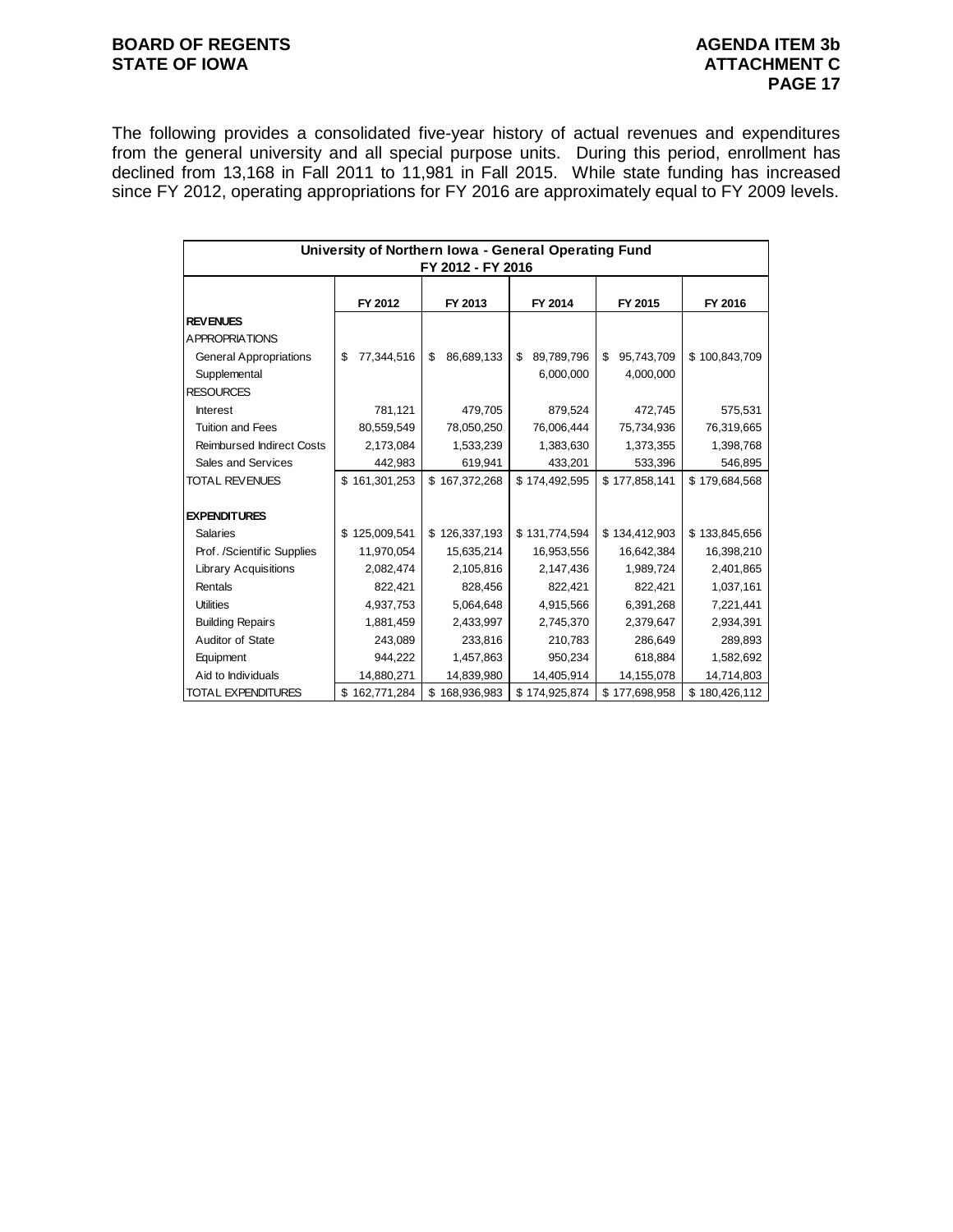#### **UNIVERSITY OF NORTHERN IOWA ATHLETICS**

| <b>INCOME</b>                                | FY 2016 Budget    | FY 2016 Actuals            | Variance        |
|----------------------------------------------|-------------------|----------------------------|-----------------|
| Sports:                                      |                   |                            |                 |
| Football                                     | \$<br>1,154,000   | \$<br>1,112,456            | \$<br>(41, 544) |
| Men's Basketball                             | 1,373,000         | 1,381,298                  | 8,298           |
| Men - All Other Sports<br>Women - All Sports | 86,000<br>160,500 | 88,693                     | 2,693<br>63,319 |
| <b>Subtotal - Sports</b>                     | \$<br>2,773,500   | \$<br>223,819<br>2,806,266 | \$<br>32,766    |
| Other Income:                                |                   |                            |                 |
| <b>Student Activity Fees</b>                 | \$<br>1,998,139   | \$<br>1,998,139            | \$              |
| <b>General University Support</b>            |                   |                            |                 |
| <b>General Support</b>                       | 2,826,801         | 2,871,385                  | 44,584          |
| <b>Scholarship Support</b>                   | 1,283,481         | 1,283,481                  |                 |
| Alumni/Foundation Support                    | 1,305,500         | 1,430,616                  | 125,116         |
| <b>Athletic Marketing</b>                    | 1,201,500         | 1,222,946                  | 21,446          |
| Athletic Conf/NCAA Support                   | 954,700           | 1,370,471                  | 415,771         |
| Novelties-Outings                            | 259,500           | 277,838                    | 18,338          |
| General                                      | 465,000           | 271,930                    | (193, 070)      |
| <b>Subtotal - Other</b>                      | 10,294,621        | 10,726,806                 | 432,185         |
| <b>TOTAL INCOME</b>                          | \$<br>13,068,121  | \$<br>13,533,072           | \$<br>464,951   |
| <b>EXPENSES</b>                              |                   |                            |                 |
| <b>Men's Sports:</b>                         |                   |                            |                 |
| Football                                     | \$<br>3,025,725   | \$<br>3,405,754            | \$<br>380,029   |
| <b>Basketball</b>                            | 2,163,764         | 2,538,626                  | 374,862         |
| All Other Men's Sports                       | 1,211,540         | 1,255,501                  | 43,961          |
| <b>Subtotal - Men's Sports</b>               | \$<br>6,401,029   | \$<br>7,199,881            | \$<br>798,852   |
| <b>Women's Sports:</b>                       |                   |                            |                 |
| <b>Basketball</b>                            | \$<br>987,706     | \$<br>1,075,595            | \$<br>87,889    |
| Volleyball                                   | 775,945           | 830,854                    | 54,909          |
| All Other                                    | 2,201,716         | 2,317,580                  | 115,864         |
| <b>Subtotal - Women's Sports</b>             | \$<br>3,965,367   | \$<br>4,224,029            | \$<br>258,662   |
| <b>Other Expenses:</b>                       |                   |                            |                 |
| <b>Athletic Training</b>                     | \$<br>209,360     | \$<br>192,985              | \$<br>(16, 375) |
| Administration & General                     | 1,865,186         | 2,174,998                  | 309,812         |
| <b>Athletic Marketing</b>                    | 457,573           | 478,533                    | 20,960          |
| Contingency                                  | 169,606           |                            | (169, 606)      |
| <b>Subtotal - Other Expenses</b>             | \$<br>2,701,725   | \$<br>2,846,516            | \$<br>144,791   |
| <b>TOTAL EXPENSE</b>                         | \$<br>13,068,121  | \$<br>14,270,426           | \$<br>1,202,305 |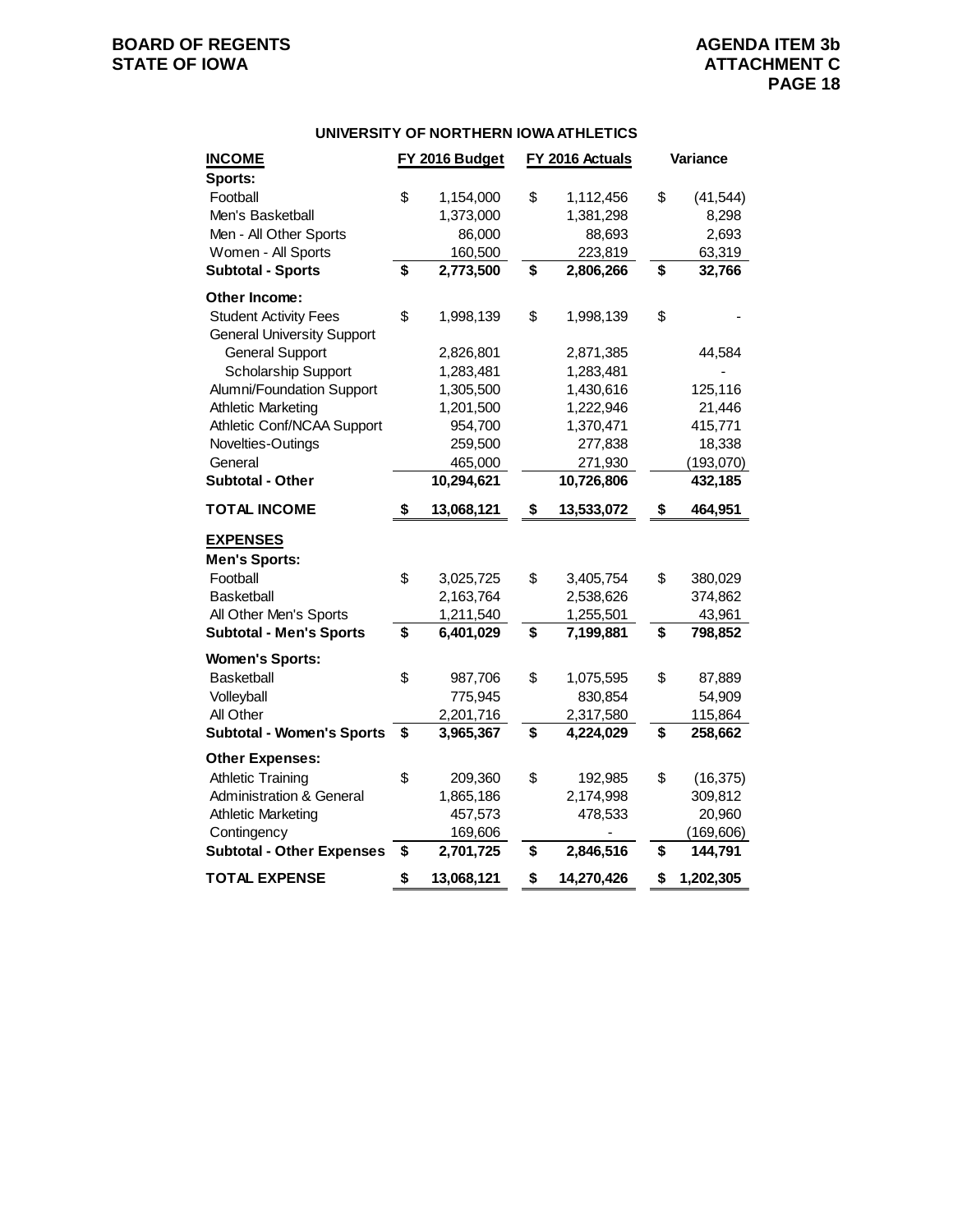## **BOARD OF REGENTS AGENUM AGENDA ITEM 3b STATE OF IOWA ATTACHMENT C**

The following describes the FY 2016 budget-to-actual revenue and expense variances for UNI Athletics as shown on the previous page.

Revenue Variances

- Foundation support exceeded the budget from additional revenue generated from the Rally in the Valley event and from the Panther Scholarship Club.
- Conference and NCAA support were greater than original budget, primarily due to additional NCAA distributions from the Men's Basketball NCAA Tournament participation and from higher than anticipated Missouri Valley Conference distributions.

Expense Variances

- Football and Men's Basketball expenses were greater than budget due to costs from successful post season participation, personnel bonuses earned from post season, and increased travel costs.
- Administration and general expenses include the first year of internal payback of a nongeneral-fund transfer reported last year and was determined after the original budget submission.
- While a contingency expense account was budgeted; actual expenses were reported in the appropriate expense category.

The following provides a consolidated five-year history of actual revenues and expenditures for UNI Athletics. University support for athletics has declined significantly since FY 2009 when support was \$5.2 million.

| University of Northern Iowa Athletics<br>FY 2012 - FY 2016 |                 |                 |                 |              |                 |  |  |  |
|------------------------------------------------------------|-----------------|-----------------|-----------------|--------------|-----------------|--|--|--|
| FY 2012<br>FY 2014<br>FY 2015<br>FY 2016<br>FY 2013        |                 |                 |                 |              |                 |  |  |  |
| Revenues                                                   |                 |                 |                 |              |                 |  |  |  |
| Sports Income                                              | 1,743,448<br>\$ | 2,763,816<br>\$ | 2,023,940<br>\$ | \$2,578,360  | 2,806,266<br>\$ |  |  |  |
| Alumni / Foundation /                                      |                 |                 |                 |              |                 |  |  |  |
| Corp Support / Sponsorship                                 | 2,953,717       | 2,235,673       | 3,097,180       | 2,449,462    | 2,653,562       |  |  |  |
| Athletic Conference /                                      |                 |                 |                 |              |                 |  |  |  |
| <b>NCAA Support</b>                                        | 896,969         | 912,482         | 850,966         | 1,147,821    | 1,370,471       |  |  |  |
| <b>General University Support</b>                          | 4,323,026       | 4,198,513       | 4,198,014       | 4,017,014    | 4,154,866       |  |  |  |
| <b>Student Fees</b>                                        | 1,468,392       | 1,491,225       | 1,749,440       | 1,995,455    | 1,998,139       |  |  |  |
| Other Income                                               | 858,865         | 637,801         | 608,605         | 2,519,367    | 549,768         |  |  |  |
| <b>Total Revenues</b>                                      | \$12,244,417    | \$12,239,510    | \$12,528,145    | \$14,707,479 | \$13,533,072    |  |  |  |
| Expenses                                                   |                 |                 |                 |              |                 |  |  |  |
| Men's Sports                                               | \$<br>5,908,427 | \$<br>5,883,800 | 6,255,043<br>\$ | \$7,094,704  | \$7,199,881     |  |  |  |
| Women's Sports                                             | 3,917,831       | 3,760,074       | 4,103,167       | 3,973,883    | 4,224,029       |  |  |  |
| Other Expenses                                             | 2,358,308       | 2,584,479       | 2,932,074       | 3,039,587    | 2,846,516       |  |  |  |
| <b>Total Expenses</b>                                      | \$12,184,566    | \$12,228,353    | \$13,290,284    | \$14,108,174 | \$14,270,426    |  |  |  |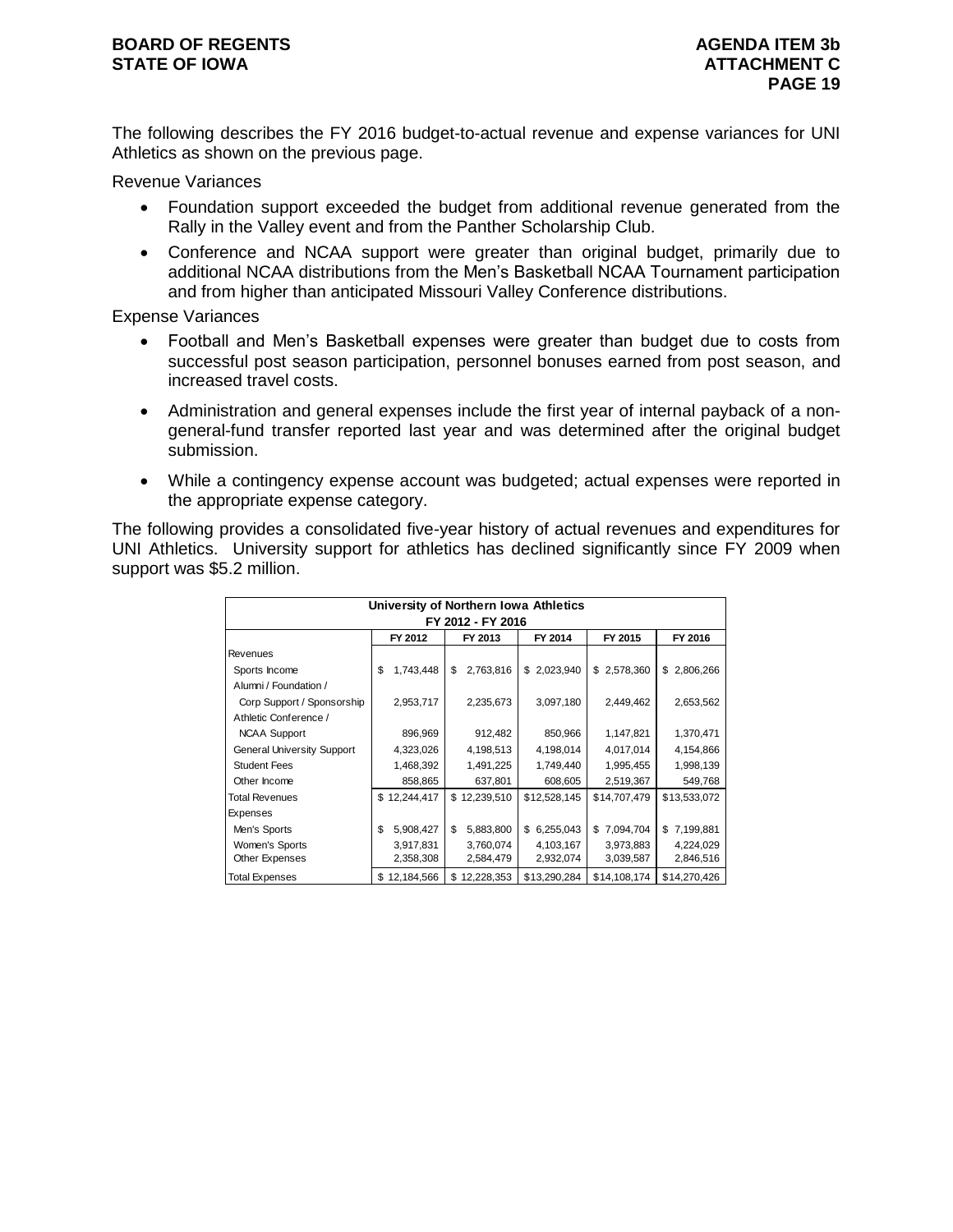| University of Northern Iowa Residence System - FY 2016 |               |              |              |         |  |  |  |  |
|--------------------------------------------------------|---------------|--------------|--------------|---------|--|--|--|--|
|                                                        | <b>Budget</b> | Actual       | Variance     | Percent |  |  |  |  |
|                                                        |               |              | Over/(Under) |         |  |  |  |  |
| Revenues                                               | \$40,826,596  | \$40,193,643 | (\$632,953)  | 98.4%   |  |  |  |  |
| Expenditures                                           | 27,805,986    | 25.781.648   | (2,024,338)  | 92.7%   |  |  |  |  |
| Debt Service                                           | 6.748.065     | 6.938.448    | 190,383      | 102.8%  |  |  |  |  |
| <b>Mandatory Transfers</b>                             | 330,000       | 330,000      |              | 100.0%  |  |  |  |  |
| Net Revenues                                           | 5.942.545     | 7.143.547    | \$1,201,002  | 120.2%  |  |  |  |  |
| Net Revenues as % of Gross<br>Revenue                  | 14.6%         | 17.8%        |              |         |  |  |  |  |

The UNI Residence System's total operating revenues were 1.6% less than the budget. Contractual revenue decreases from fewer housing/dining contracts were partially offset by a increases in interest and other income such as catering operations and conference revenues. The Lawther Hall renovation project (taken offline for FY 2016 and FY 2017) contributed to the slight reduction in contracts.

While revenues for the Residence System were only slightly less than the budget, total expenditures for the system were \$2 million less than the budget. Cost savings were realized primarily in the cost of food due to fewer dining contracts, lower-than-projected utility costs, salary costs, and repairs/maintenance.

Net revenues after debt service and mandatory transfers were \$7.1 million and exceeded the budget by \$1.2 million. The net revenue increase follows a period of an expected decline in net revenue that resulted primarily from additional debt service related to the Panther Village apartment project.

|                                                                                                                                                                                                                                                                                                                                                                                                                                                                                                                                                                                                                                                                                                                                                                                                                                                                                                                                                                                    | <b>Budget</b>                                | Actual                                                          | Variance<br>Over/(Under)                                        |                                                                 | Percent                                                         |  |  |  |  |
|------------------------------------------------------------------------------------------------------------------------------------------------------------------------------------------------------------------------------------------------------------------------------------------------------------------------------------------------------------------------------------------------------------------------------------------------------------------------------------------------------------------------------------------------------------------------------------------------------------------------------------------------------------------------------------------------------------------------------------------------------------------------------------------------------------------------------------------------------------------------------------------------------------------------------------------------------------------------------------|----------------------------------------------|-----------------------------------------------------------------|-----------------------------------------------------------------|-----------------------------------------------------------------|-----------------------------------------------------------------|--|--|--|--|
| Revenues                                                                                                                                                                                                                                                                                                                                                                                                                                                                                                                                                                                                                                                                                                                                                                                                                                                                                                                                                                           | \$40,826,596                                 | \$40,193,643                                                    |                                                                 | (\$632,953)                                                     | 98.4%                                                           |  |  |  |  |
| Expenditures                                                                                                                                                                                                                                                                                                                                                                                                                                                                                                                                                                                                                                                                                                                                                                                                                                                                                                                                                                       | 27,805,986                                   | 25,781,648                                                      |                                                                 | (2,024,338)                                                     | 92.7%                                                           |  |  |  |  |
| Debt Service                                                                                                                                                                                                                                                                                                                                                                                                                                                                                                                                                                                                                                                                                                                                                                                                                                                                                                                                                                       | 6,748,065                                    | 6,938,448                                                       |                                                                 | 190,383                                                         | 102.8%                                                          |  |  |  |  |
| Mandatory Transfers                                                                                                                                                                                                                                                                                                                                                                                                                                                                                                                                                                                                                                                                                                                                                                                                                                                                                                                                                                |                                              | 330,000                                                         | 330,000                                                         |                                                                 | 100.0%                                                          |  |  |  |  |
| <b>Net Revenues</b>                                                                                                                                                                                                                                                                                                                                                                                                                                                                                                                                                                                                                                                                                                                                                                                                                                                                                                                                                                | 5,942,545                                    | 7,143,547                                                       |                                                                 | \$1,201,002                                                     | 120.2%                                                          |  |  |  |  |
| Net Revenues as % of Gross<br>Revenue                                                                                                                                                                                                                                                                                                                                                                                                                                                                                                                                                                                                                                                                                                                                                                                                                                                                                                                                              |                                              | 14.6%                                                           | 17.8%                                                           |                                                                 |                                                                 |  |  |  |  |
| The UNI Residence System's total operating revenues were 1.6% less than the<br>Contractual revenue decreases from fewer housing/dining contracts were partially offs<br>increases in interest and other income such as catering operations and conference re<br>The Lawther Hall renovation project (taken offline for FY 2016 and FY 2017) contribute<br>slight reduction in contracts.<br>While revenues for the Residence System were only slightly less than the budg<br>expenditures for the system were \$2 million less than the budget. Cost savings were<br>primarily in the cost of food due to fewer dining contracts, lower-than-projected utilit<br>salary costs, and repairs/maintenance.<br>Net revenues after debt service and mandatory transfers were \$7.1 million and excee<br>budget by \$1.2 million. The net revenue increase follows a period of an expected declir<br>revenue that resulted primarily from additional debt service related to the Panther |                                              |                                                                 |                                                                 |                                                                 |                                                                 |  |  |  |  |
| apartment project.<br>University of Northern Iowa - Residence System<br>FY 2012 - FY 2016                                                                                                                                                                                                                                                                                                                                                                                                                                                                                                                                                                                                                                                                                                                                                                                                                                                                                          |                                              |                                                                 |                                                                 |                                                                 |                                                                 |  |  |  |  |
|                                                                                                                                                                                                                                                                                                                                                                                                                                                                                                                                                                                                                                                                                                                                                                                                                                                                                                                                                                                    | FY 2012                                      | FY 2013                                                         | FY 2014                                                         | FY 2015                                                         | FY 2016                                                         |  |  |  |  |
| Revenues<br><b>Expenditures for Operations</b><br>Debt Service and Mandatory Transfers<br>Net Revenues after Debt Serv/Mand<br><b>Transfers</b>                                                                                                                                                                                                                                                                                                                                                                                                                                                                                                                                                                                                                                                                                                                                                                                                                                    |                                              | \$36,704,113<br>25,225,589<br>5,250,615<br>\$6,227,909<br>17.0% | \$37,925,840<br>25,493,348<br>7,099,415<br>\$5,333,077<br>14.1% | \$39,054,010<br>26,600,745<br>7,079,590<br>\$5,373,675<br>13.8% | \$40,193,643<br>25,781,648<br>7,268,448<br>\$7,143,547<br>17.8% |  |  |  |  |
| Net Revenues as % of Gross Revenue<br>For comparative purposes, the residence system provided Fall 2016 enrollment and occ<br>information which impact the FY 2017 budget. While total enrollment is slightly less tha<br>ago, Fall 2016 occupancy in the Residence System has slightly risen largely due to the i<br>in lower division students.                                                                                                                                                                                                                                                                                                                                                                                                                                                                                                                                                                                                                                  | 19.6%                                        |                                                                 |                                                                 |                                                                 |                                                                 |  |  |  |  |
|                                                                                                                                                                                                                                                                                                                                                                                                                                                                                                                                                                                                                                                                                                                                                                                                                                                                                                                                                                                    | University of Northern Iowa Residence System |                                                                 |                                                                 |                                                                 |                                                                 |  |  |  |  |
|                                                                                                                                                                                                                                                                                                                                                                                                                                                                                                                                                                                                                                                                                                                                                                                                                                                                                                                                                                                    | <b>Fall 2015</b>                             | <b>Fall 2016</b>                                                | Change                                                          | % Change                                                        |                                                                 |  |  |  |  |
| <b>Total University Enrollment</b><br>Low er Division<br>Low er Div as % of Total                                                                                                                                                                                                                                                                                                                                                                                                                                                                                                                                                                                                                                                                                                                                                                                                                                                                                                  |                                              | 11,981<br>4,342<br>36.2%                                        | 11,905<br>-76<br>4,497<br>155<br>37.8%                          | $-0.6%$<br>3.6%                                                 |                                                                 |  |  |  |  |
| <b>Total Occupancy</b><br>Occupancy as a<br>% of Enrollment                                                                                                                                                                                                                                                                                                                                                                                                                                                                                                                                                                                                                                                                                                                                                                                                                                                                                                                        |                                              | 4,337<br>36.2%                                                  | 15<br>4,352<br>36.6%                                            | 0.3%                                                            |                                                                 |  |  |  |  |
| The principal outstanding of revenue bond obligations for the UNI residence syster<br>June 30, 2016, was \$73.2 million (excludes July 1 principal payment). The Voluntary l<br>Fund balance totaled \$18.8 million at year end.                                                                                                                                                                                                                                                                                                                                                                                                                                                                                                                                                                                                                                                                                                                                                   |                                              |                                                                 |                                                                 |                                                                 |                                                                 |  |  |  |  |

For comparative purposes, the residence system provided Fall 2016 enrollment and occupancy information which impact the FY 2017 budget. While total enrollment is slightly less than a year ago, Fall 2016 occupancy in the Residence System has slightly risen largely due to the increase in lower division students.

| University of Northern Iowa Residence System |           |           |        |          |  |  |  |  |
|----------------------------------------------|-----------|-----------|--------|----------|--|--|--|--|
|                                              | Fall 2015 | Fall 2016 | Change | % Change |  |  |  |  |
|                                              |           |           |        |          |  |  |  |  |
| <b>Total University Enrollment</b>           | 11,981    | 11,905    | $-76$  | $-0.6%$  |  |  |  |  |
| Low er Division                              | 4.342     | 4.497     | 155    | 3.6%     |  |  |  |  |
| Low er Div as % of Total                     | 36.2%     | 37.8%     |        |          |  |  |  |  |
| <b>Total Occupancy</b>                       | 4,337     | 4,352     | 15     | 0.3%     |  |  |  |  |
| Occupancy as a<br>% of Enrollment            | 36.2%     | 36.6%     |        |          |  |  |  |  |

The principal outstanding of revenue bond obligations for the UNI residence system as of June 30, 2016, was \$73.2 million (excludes July 1 principal payment). The Voluntary Reserve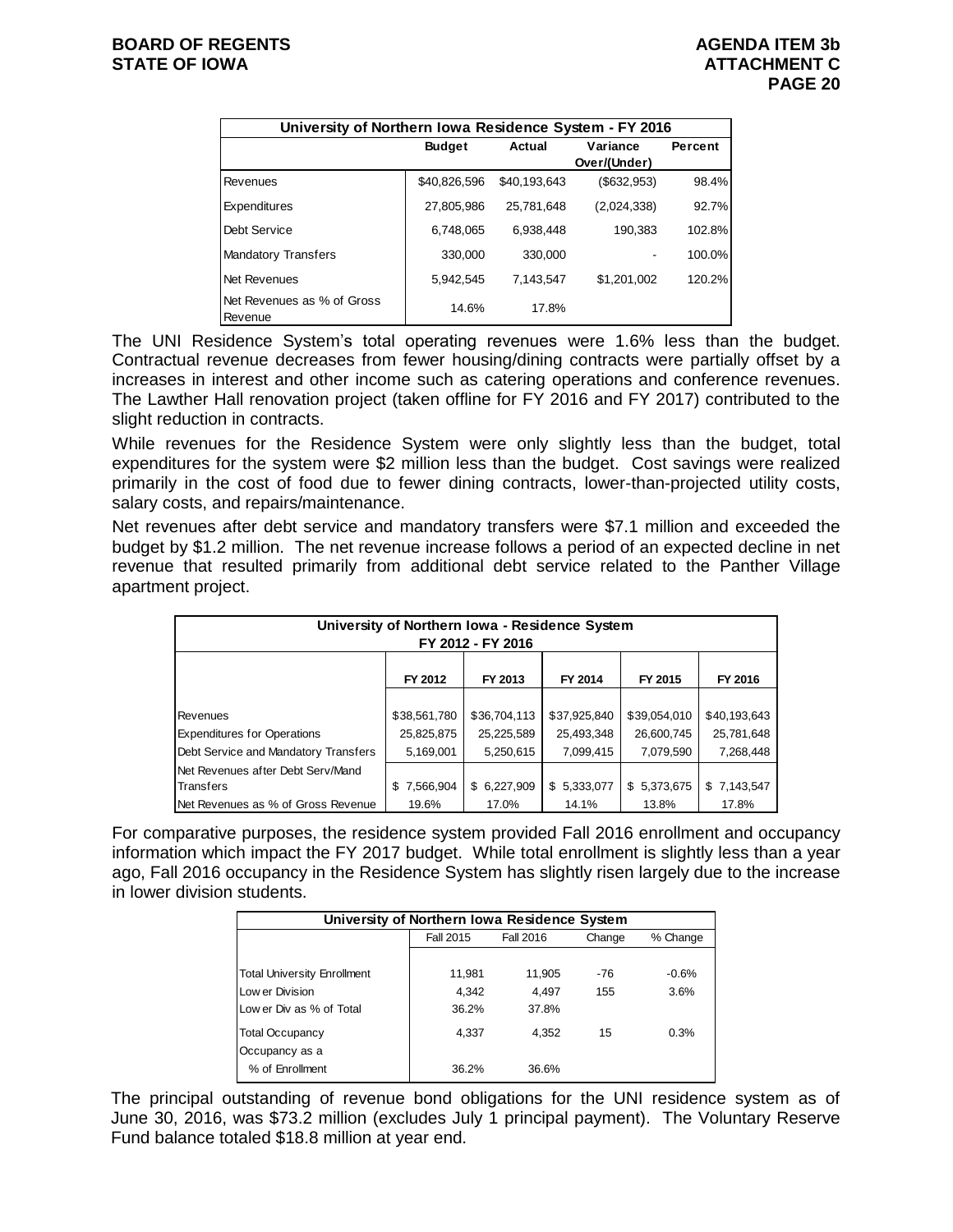## **Iowa School for the Deaf**

The following compares the FY 2016 general fund approved budget with actual revenue and expenditure transactions. ISD's total general fund activity was relatively consistent with the budget with revenues and expenditures being 0.3% over budget.

| lowa School for the Deaf - General Fund<br>FY 2016 |                           |            |    |            |                          |           |                                 |  |  |
|----------------------------------------------------|---------------------------|------------|----|------------|--------------------------|-----------|---------------------------------|--|--|
|                                                    | Approved<br><b>Budget</b> |            |    | Actual     | Variance<br>Over/(Under) |           | Actual as % of<br><b>Budget</b> |  |  |
| <b>REVENUES</b>                                    |                           |            |    |            |                          |           |                                 |  |  |
| A PPROPRIATIONS                                    |                           |            |    |            |                          |           |                                 |  |  |
| General                                            | \$                        | 9,591,306  | \$ | 9.591.306  | \$                       |           | 100.0%                          |  |  |
| <b>RESOURCES</b>                                   |                           |            |    |            |                          |           |                                 |  |  |
| <b>Federal Support</b>                             |                           | 56.970     |    | 51,223     |                          | (5,747)   | 89.9%                           |  |  |
| Interest                                           |                           | 1.000      |    | 20         |                          | (980)     | 2.0%                            |  |  |
| <b>Reimbursed Indirect Costs</b>                   |                           | 23.927     |    | 15,196     |                          | (8,731)   | 63.5%                           |  |  |
| Sales and Services                                 |                           | 878.824    |    | 952.781    |                          | 73.957    | 108.4%                          |  |  |
| Other Income                                       |                           | 155,200    |    | 132,287    |                          | (22, 913) | 85.2%                           |  |  |
| <b>TOTAL REVENUES</b>                              | \$                        | 10.707.227 | \$ | 10.742.813 | \$                       | 35.586    | 100.3%                          |  |  |
| <b>EXPENDITURES</b>                                |                           |            |    |            |                          |           |                                 |  |  |
| <b>Salaries</b>                                    | \$                        | 8,867,170  | \$ | 8,778,125  | \$                       | (89,045)  | 99.0%                           |  |  |
| Prof. /Scientific Supplies                         |                           | 1,305,085  |    | 1,362,523  |                          | 57.438    | 104.4%                          |  |  |
| Library Acquisitions                               |                           | 5.000      |    | 237        |                          | (4.763)   | 4.7%                            |  |  |
| <b>Utilities</b>                                   |                           | 291.250    |    | 276,314    |                          | (14, 936) | 94.9%                           |  |  |
| <b>Building Repairs</b>                            |                           | 203.522    |    | 271.759    |                          | 68.237    | 133.5%                          |  |  |
| Auditor of State                                   |                           | 35,200     |    | 18,179     |                          | (17,021)  | 51.6%                           |  |  |
| Equipment                                          |                           |            |    | 35,676     |                          | 35,676    |                                 |  |  |
| <b>TOTAL EXPENDITURES</b>                          | \$                        | 10,707,227 | \$ | 10,742,813 | \$                       | 35,586    | 100.3%                          |  |  |

Sales and service revenue was over budget due to additional reimbursements for educational interpreter and para-educator services. This revenue was partially offset by a decline in other income consisting primarily of rental income.

Salary and related benefit costs comprise 82% of all expenses and were 1% under budget. Additional deferred maintenance projects to repair campus drainage issues and classroom improvements resulted in higher building repair costs. A new surge tank was purchased for the boiler system resulting in additional equipment expense.

The following provides a five-year history of general operating revenues and expenditures. Beginning in FY 2014, ISD implemented an accounting change recommended by the State Auditor's Office to include School District payments to ISD for Teacher Aides as sales and services revenue rather than as salary expense reimbursements. This change resulted in an increase in sales/service revenue and salary expenses when compared to prior years.

| lowa School for the Deaf - General Fund<br>FY 2012 - FY 2016 |                                                     |                  |                 |                 |                 |  |  |  |  |  |
|--------------------------------------------------------------|-----------------------------------------------------|------------------|-----------------|-----------------|-----------------|--|--|--|--|--|
|                                                              | FY 2014<br>FY 2012<br>FY 2013<br>FY 2015<br>FY 2016 |                  |                 |                 |                 |  |  |  |  |  |
| <b>REVENUES</b>                                              |                                                     |                  |                 |                 |                 |  |  |  |  |  |
| A PPROPRIATIONS                                              |                                                     |                  |                 |                 |                 |  |  |  |  |  |
| General                                                      | \$<br>8,679,964                                     | 8,853,563<br>\$. | S<br>9,030,634  | £.<br>9,391,859 | 9,509,257<br>s. |  |  |  |  |  |
| Other                                                        | 77,175                                              | 82,049           | 82,049          | 82,049          | 82,049          |  |  |  |  |  |
| <b>RESOURCES</b>                                             |                                                     |                  |                 |                 |                 |  |  |  |  |  |
| <b>Federal Support</b>                                       | 58.834                                              | 58.793           | 59.391          | 58.250          | 51,223          |  |  |  |  |  |
| Interest                                                     | 156                                                 | 1,227            | 108             |                 | 20              |  |  |  |  |  |
| <b>Reimbursed Indirect Costs</b>                             |                                                     |                  |                 |                 | 15,196          |  |  |  |  |  |
| Sales and Services                                           | 325,238                                             | 287.100          | 749.812         | 953.378         | 952,781         |  |  |  |  |  |
| Other Income                                                 | 11,916                                              | 11,916           |                 | 37.084          | 132,287         |  |  |  |  |  |
| <b>TOTAL REVENUES</b>                                        | \$<br>9,153,283                                     | \$.<br>9.294.648 | \$<br>9.921.994 | \$10,522,620    | \$10,742,813    |  |  |  |  |  |
| <b>EXPENDITURES</b>                                          |                                                     |                  |                 |                 |                 |  |  |  |  |  |
| <b>Salaries</b>                                              | 7,585,092<br>\$                                     | \$<br>7,588,624  | 7,832,926<br>\$ | \$<br>8,348,995 | \$ 8,778,125    |  |  |  |  |  |
| Prof. /Scientific Supplies                                   | 1.025.404                                           | 1,142,967        | 1,333,433       | 1,459,631       | 1,362,523       |  |  |  |  |  |
| <b>Library Acquisitions</b>                                  | 5.912                                               | 108              | 81              |                 | 237             |  |  |  |  |  |
| <b>Utilities</b>                                             | 245,027                                             | 284.191          | 393,688         | 307,667         | 276,314         |  |  |  |  |  |
| <b>Building Repairs</b>                                      | 254.074                                             | 193.784          | 319,402         | 353,254         | 271,759         |  |  |  |  |  |
| Auditor of State                                             | 28.667                                              | 20.646           | 37,800          | 33.570          | 18.179          |  |  |  |  |  |
| Equipment                                                    | 9,107                                               | 64,328           | 4.664           | 19,503          | 35,676          |  |  |  |  |  |
| <b>TOTAL EXPENDITURES</b>                                    | S<br>9,153,283                                      | \$<br>9.294.648  | S<br>9,921,994  | \$10,522,620    | \$10.742.813    |  |  |  |  |  |